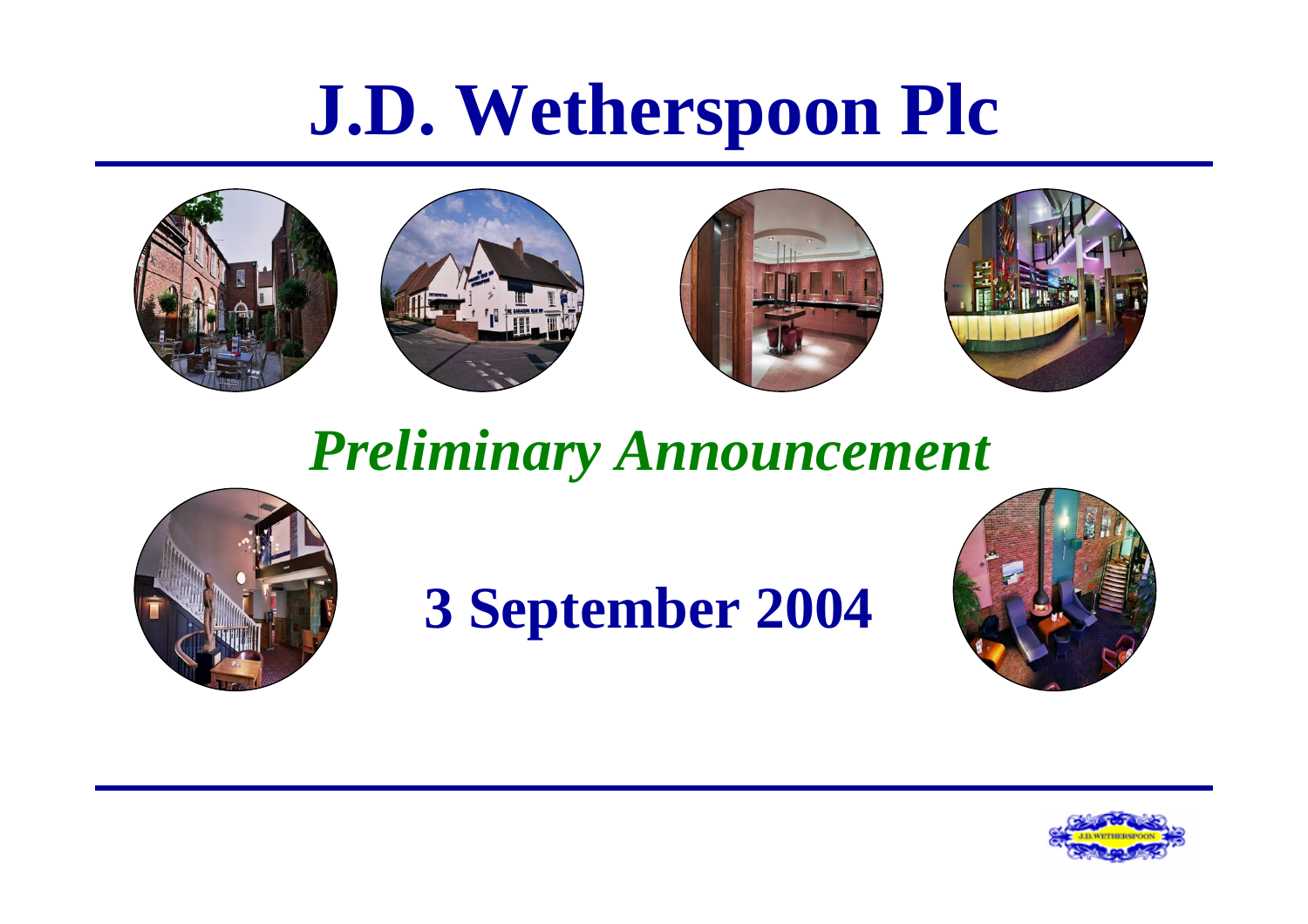## **Highlights -Twelve Months to 25 July 2004**

- Turnover up 8% to £787.1m
- Operating profit up 4% to £77.6m
- Profit before tax down 4% to £54.1m
- Earnings per share up 4% to 17.7p
- Free cash flow per share down 3% to 37.5p
- Dividend per share increased by 10%

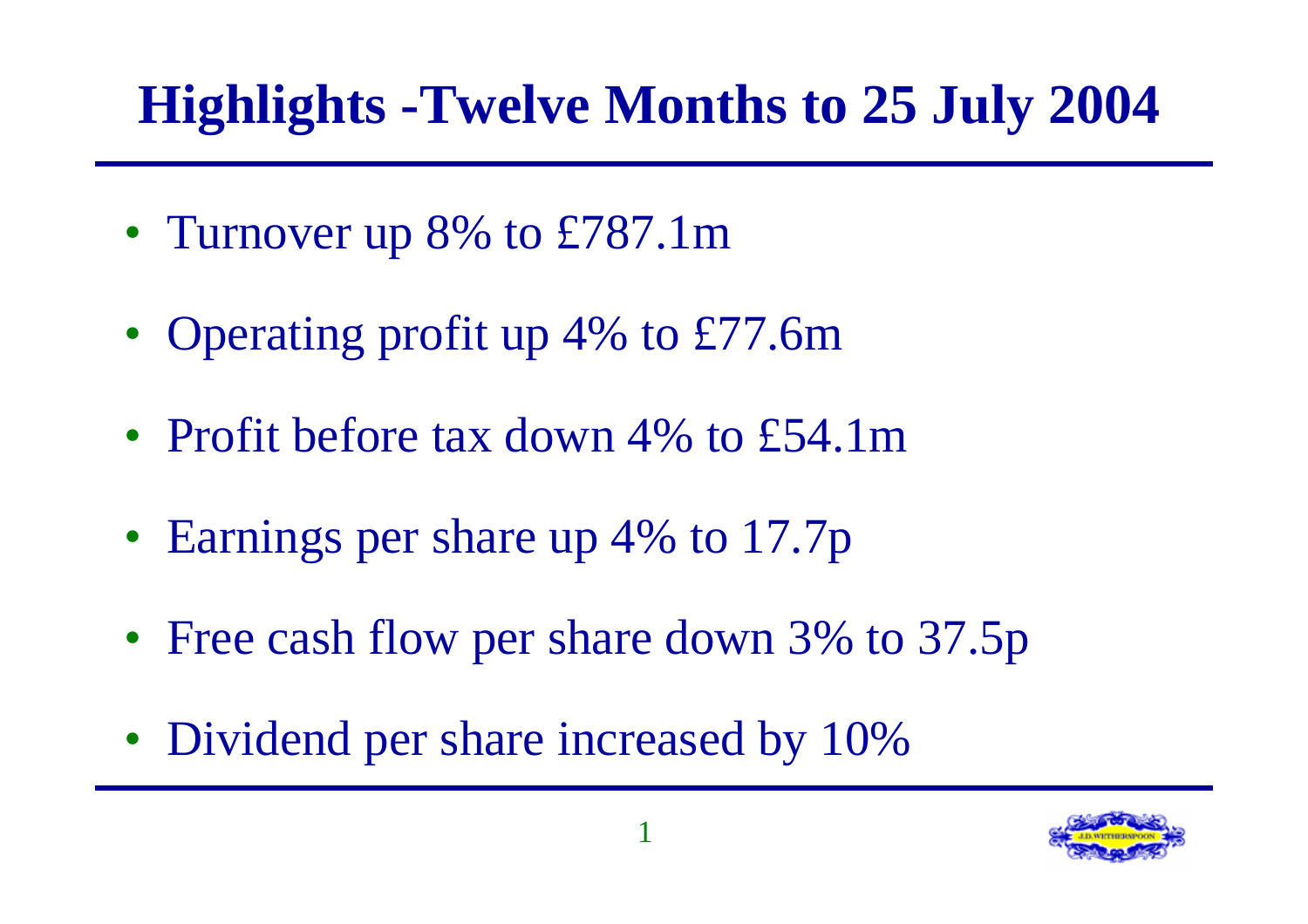#### **Openings- 2004 (28)**

AberdeenBathBirmingham Brighton Burnham-on-SeaDaventry CastlefordChichester Cwmbran Durham

Hartlepool Keighley LincolnLiverpool Loughborough ManchesterMorecambePontypridd Poole

PortsmouthSkipton SleafordSolihull Southport Stockley Park Wallasey Wokingham **Worcester** 

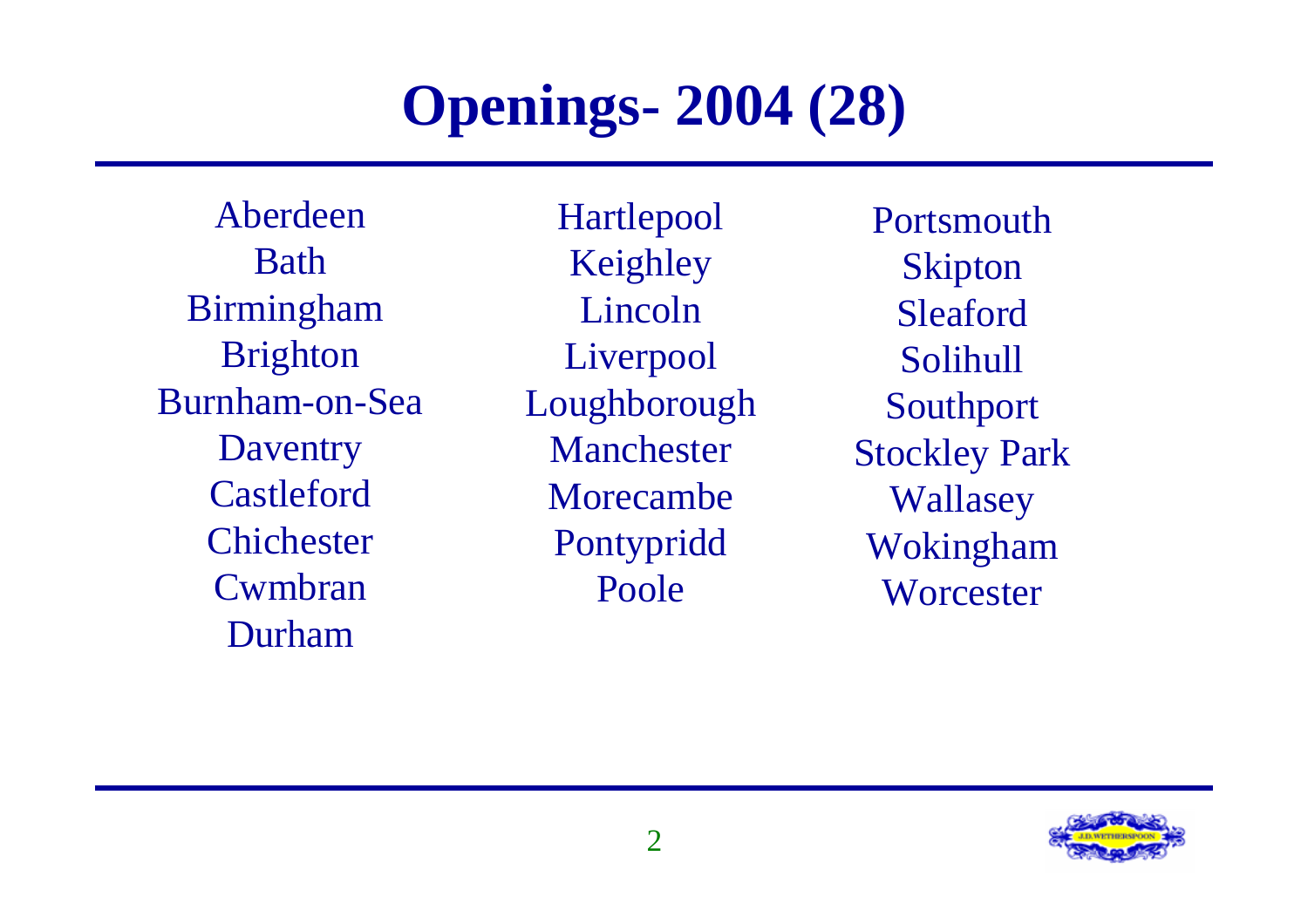#### **Average Sales Per Pub Week (including VAT)**



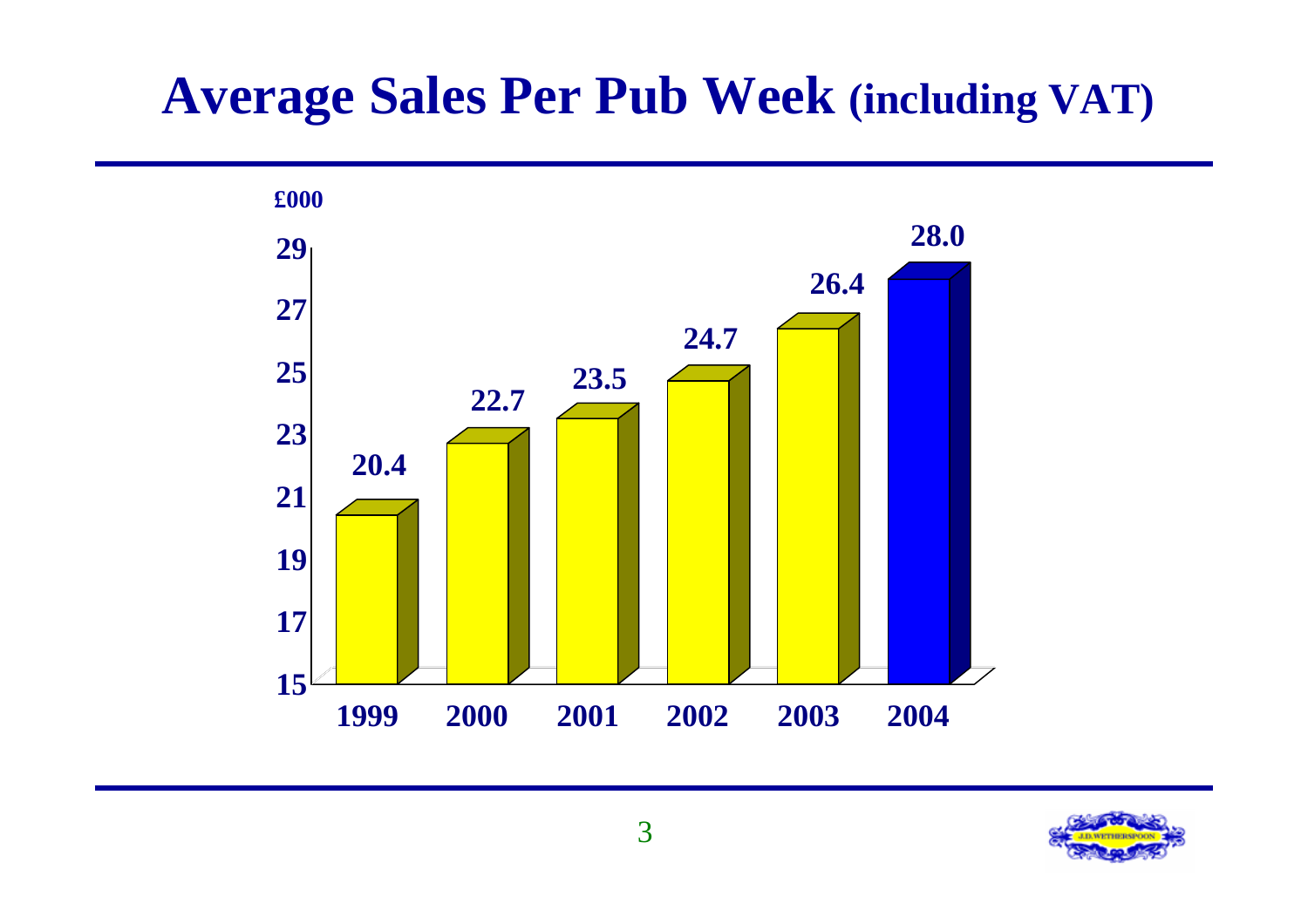#### **Like For Like Sales**

| $\frac{1}{2}$      | 2004 | 2003            | 2002 | 2001 | 2000        | 1999        |
|--------------------|------|-----------------|------|------|-------------|-------------|
| Bar                | 2.9  | 2.1             | 3.5  | 6.2  | 13.8        | 11.6        |
| Food               | 4.2  | 11.4            | 9.9  | 11.4 | 8.1         | (2.1)       |
| <b>Total Sales</b> | 3.4  | 4.1             | 5.0  | 7.5  | <b>12.4</b> | 8.6         |
| <b>LFL Profits</b> |      | $(0.7)$ $(0.9)$ | 3.8  | 7.0  | <b>13.0</b> | <b>10.1</b> |

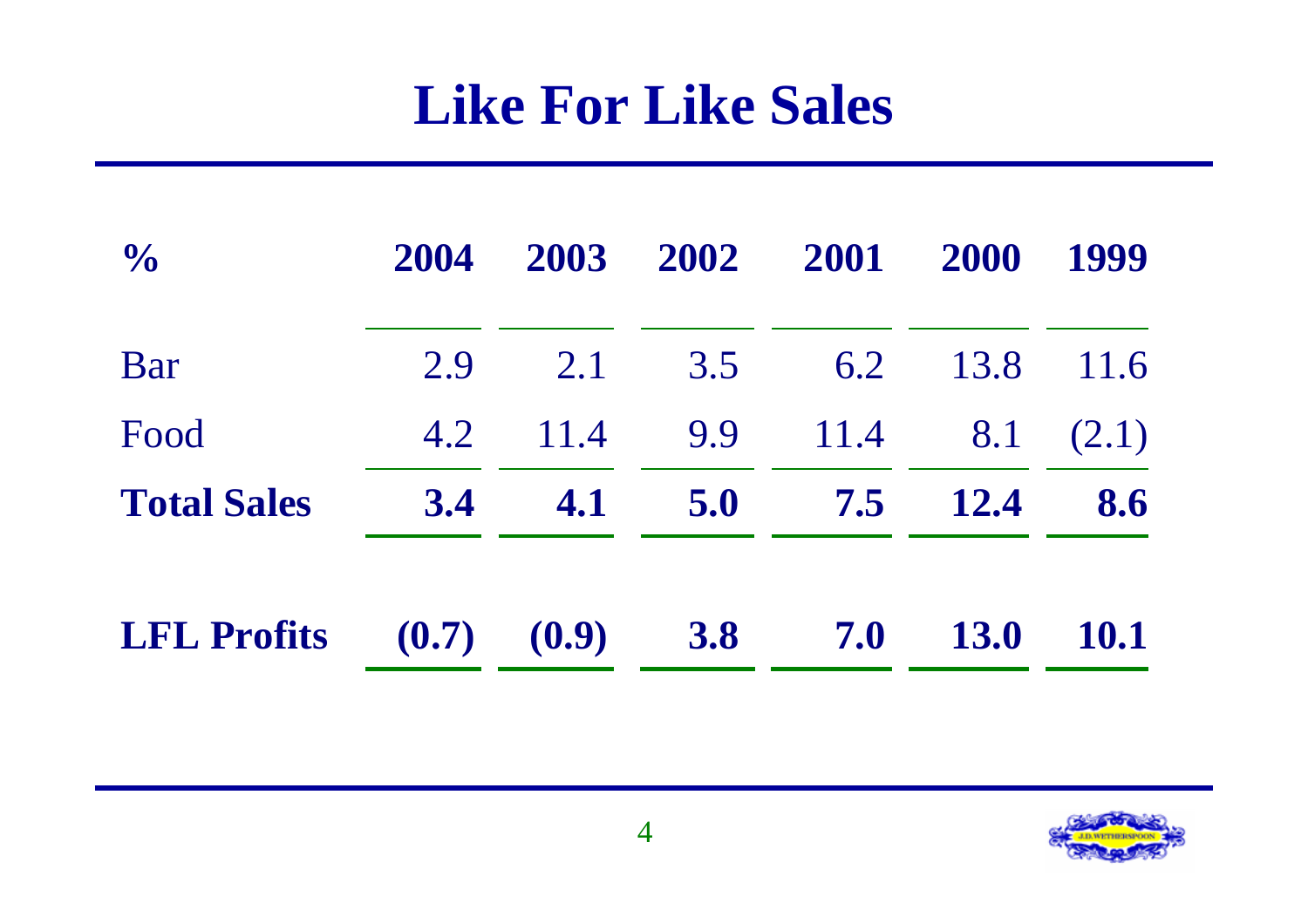# **Trading**

- Strong H1 financial performance
- Slower H2 sales growth
- Stable H1/H2 operating margins

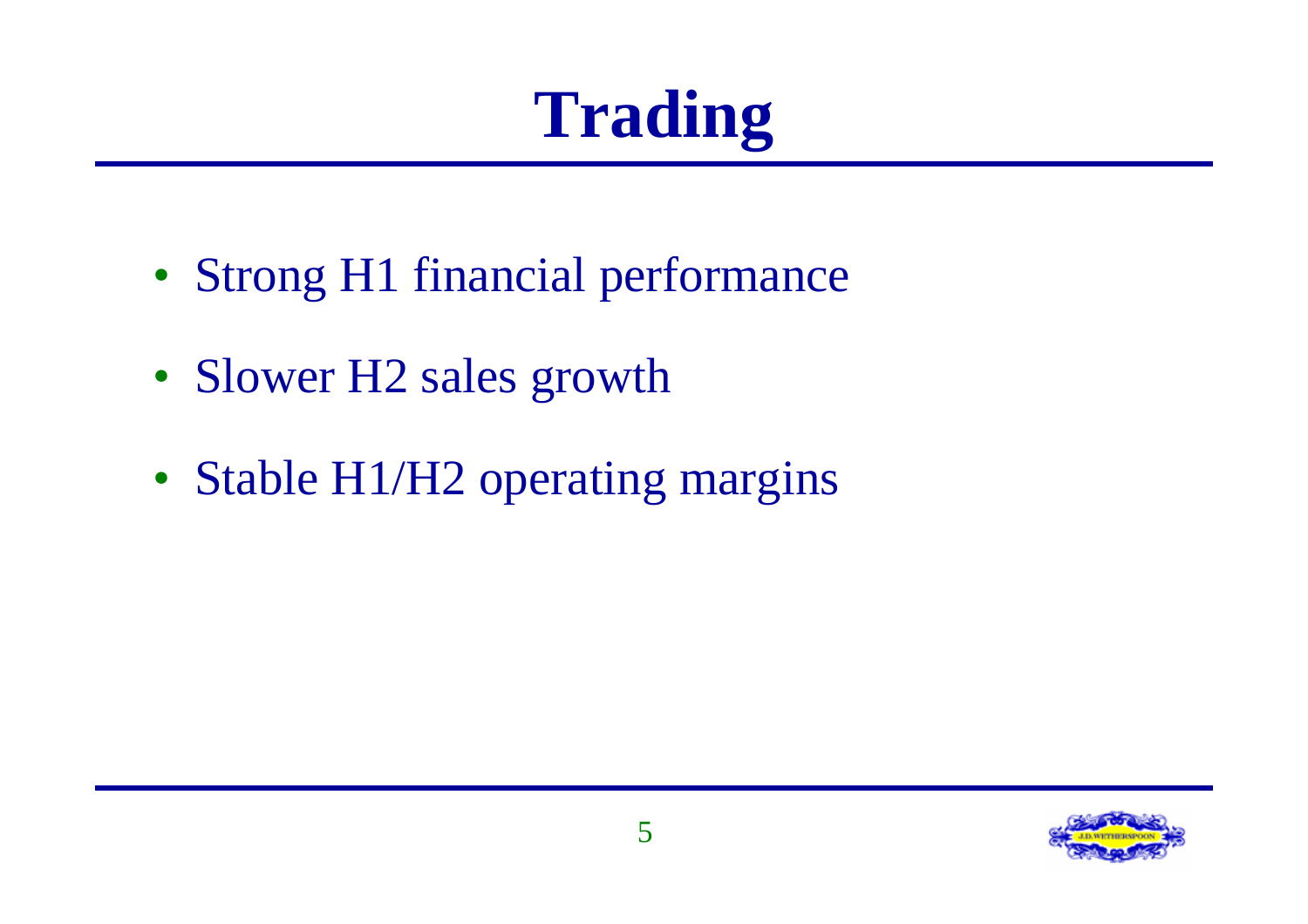# **Trading**

- General pub pricing
- Take-home market
- Marketing initiatives

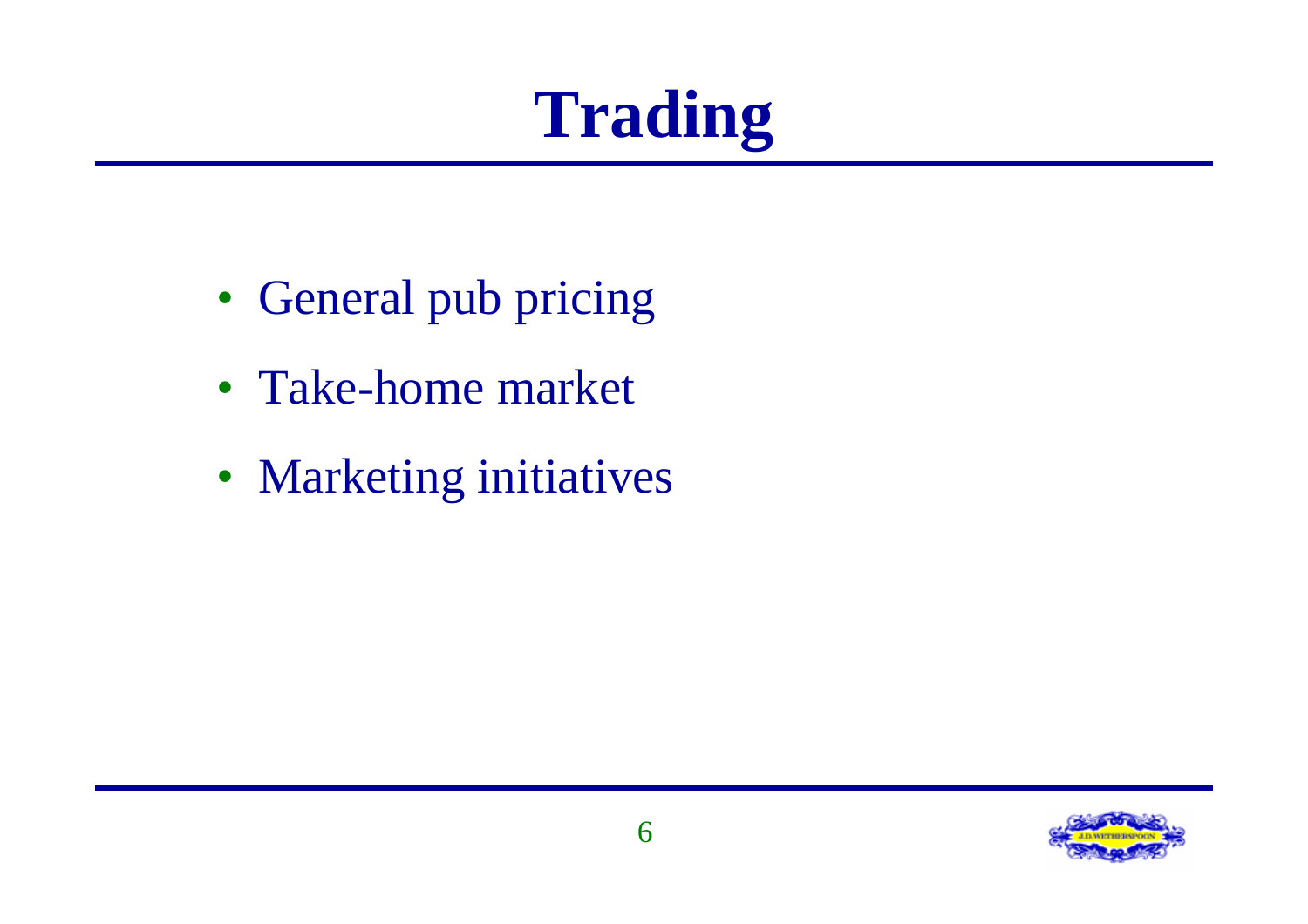## **Marketing**



#### **PARADISE ON DRAUGHT**



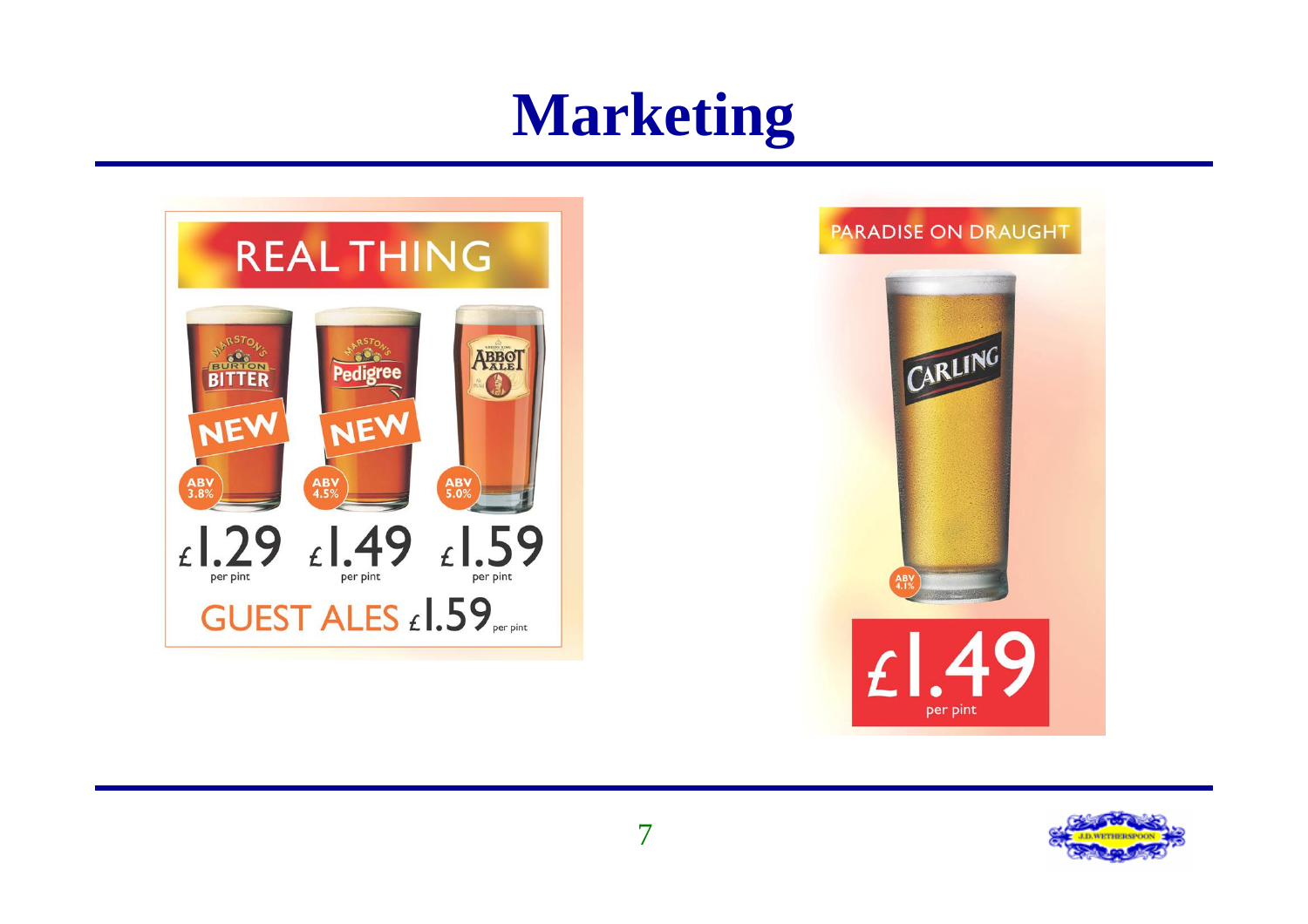# **Marketing**

- Range of soft drinks
- Cappuccino
- Continued success of food offer

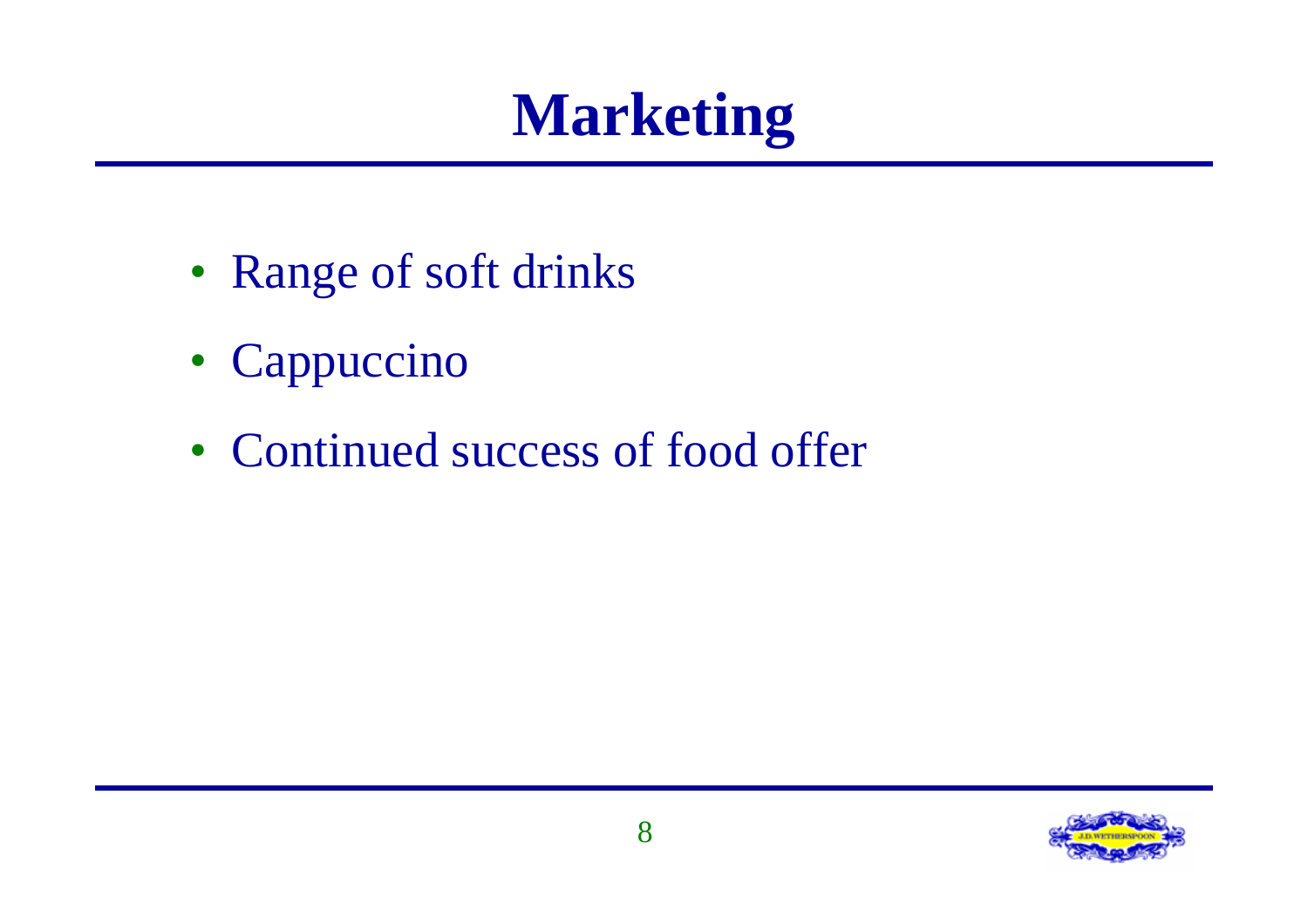# **Licensing Reform**

- Costs £1 million +
- Period of disruption
- New licenses
- Extension of opening hours

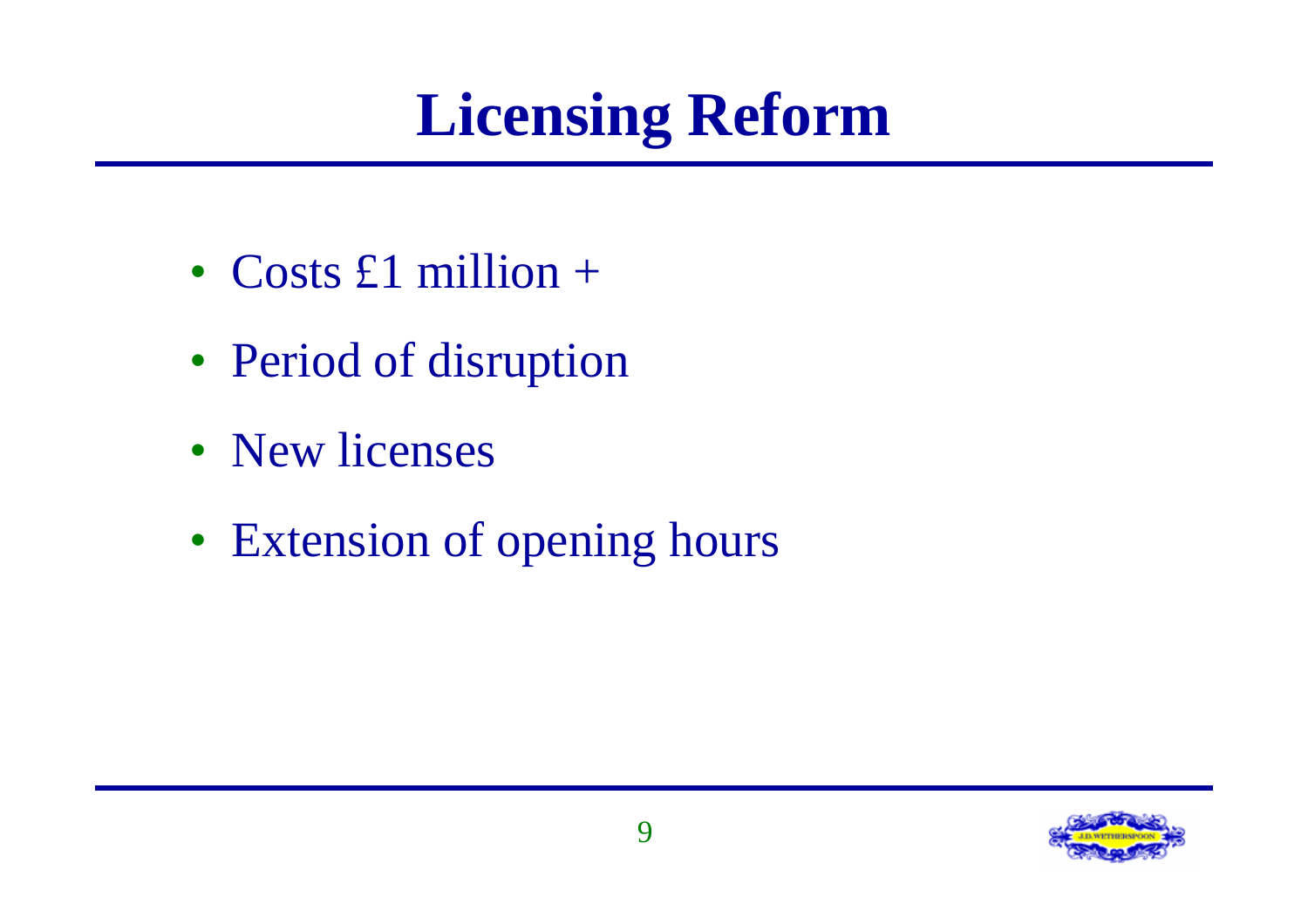# **New Pub Developments**

- 2004 Openings 28
- Average size 4,300 sq. ft. (company ave. 3,500)
- Outside drinking areas
- Flexible smoking/non smoking areas

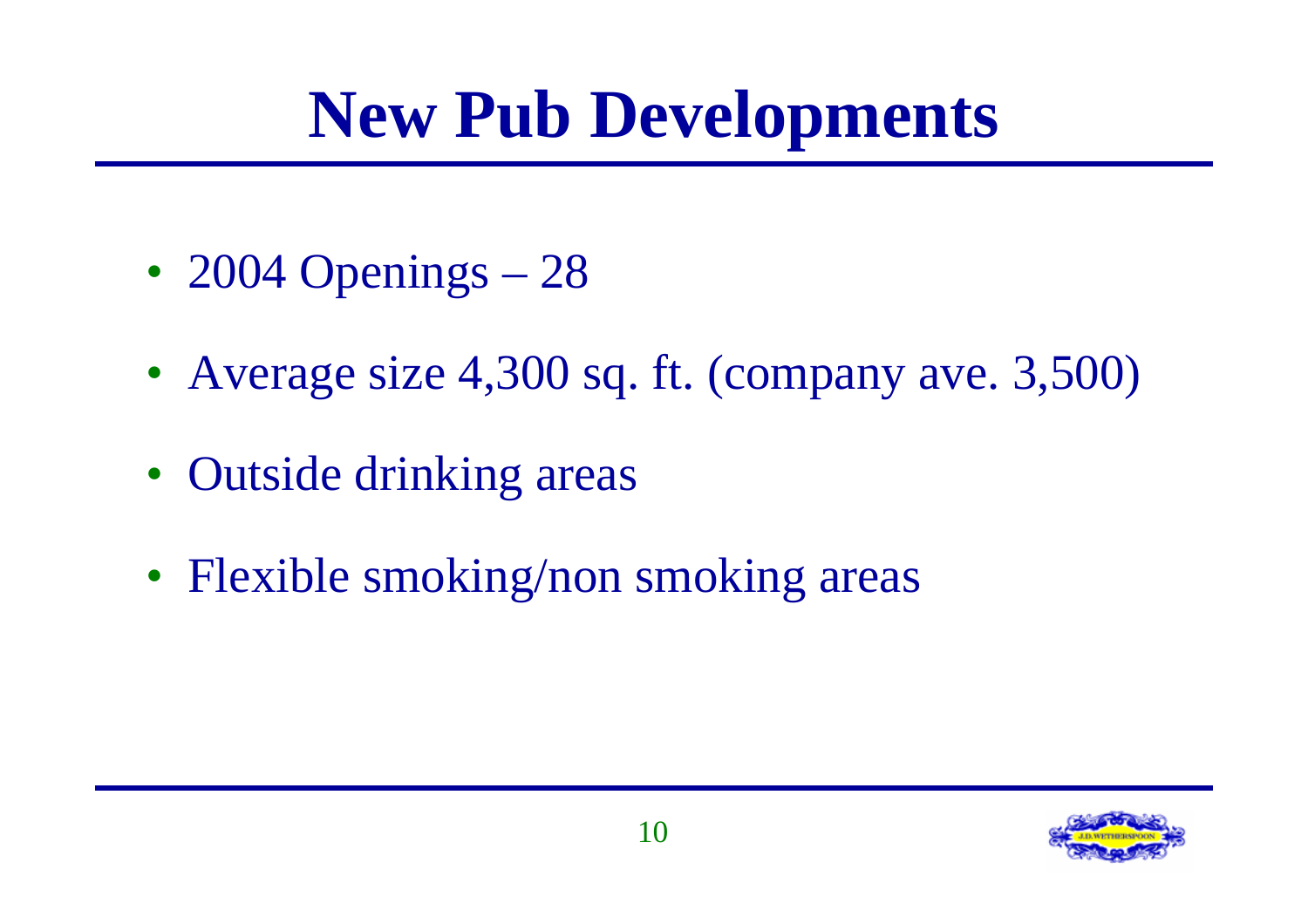# **New Pub Sales Performance**

- 2000/01 Pubs Sales £26.7k  $(+5.5\%)$
- 2001/02 Pubs Sales £29.6k  $(+5.7\%)$
- 2002/03 Pubs Sales £33.5k (+7.4%)
- 2003/04 Pubs Sales £35.2k

Sales per week including VAT

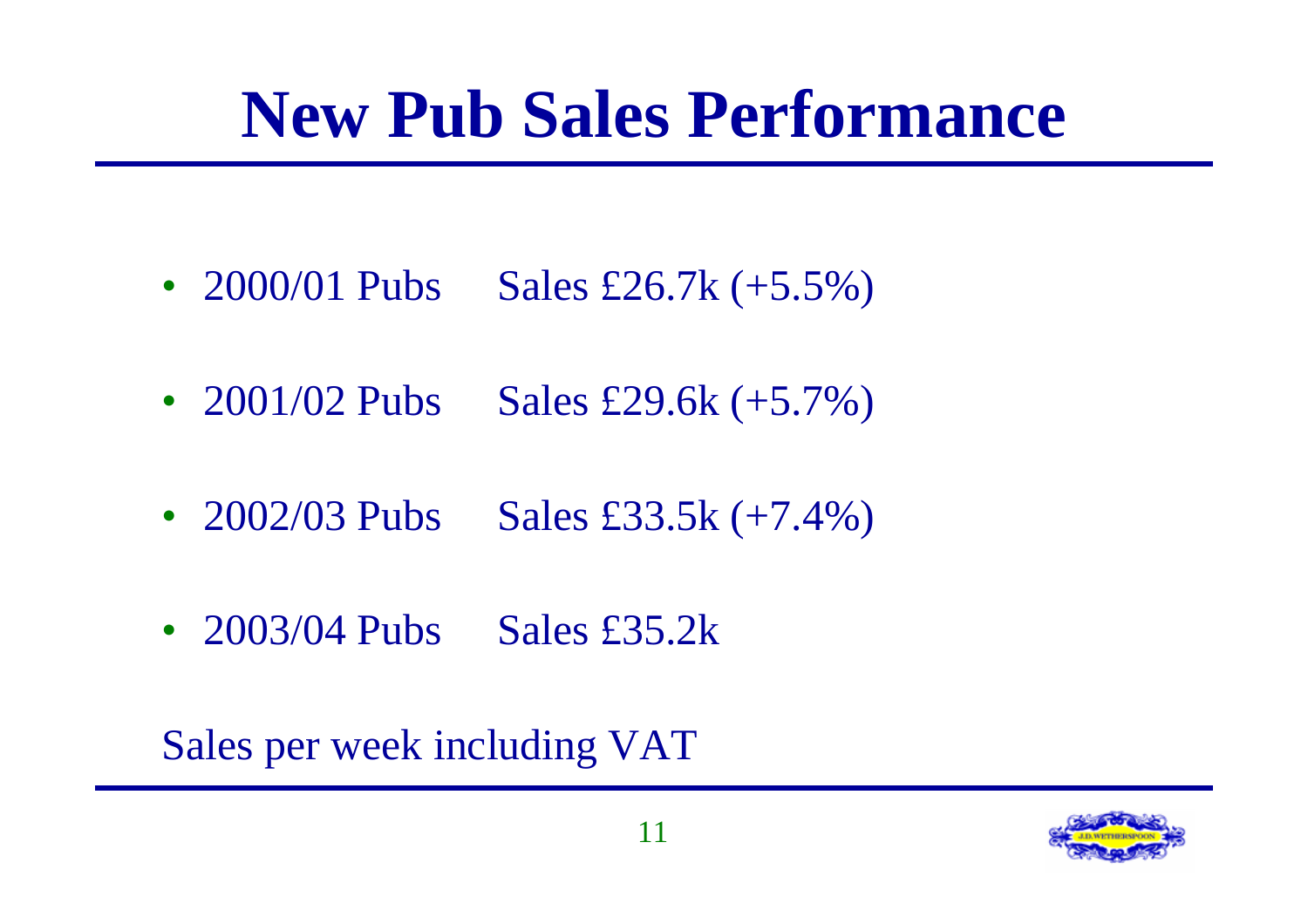## **Pub Operating Margins (%)**

|                      | 2004   | 2003   |
|----------------------|--------|--------|
| <b>Gross margin</b>  | 63.0   | 62.7   |
| <b>Staff costs</b>   | (25.2) | (24.5) |
| Other pub costs      | (16.6) | (16.3) |
| Pub operating profit | 21.2   | 21.9   |

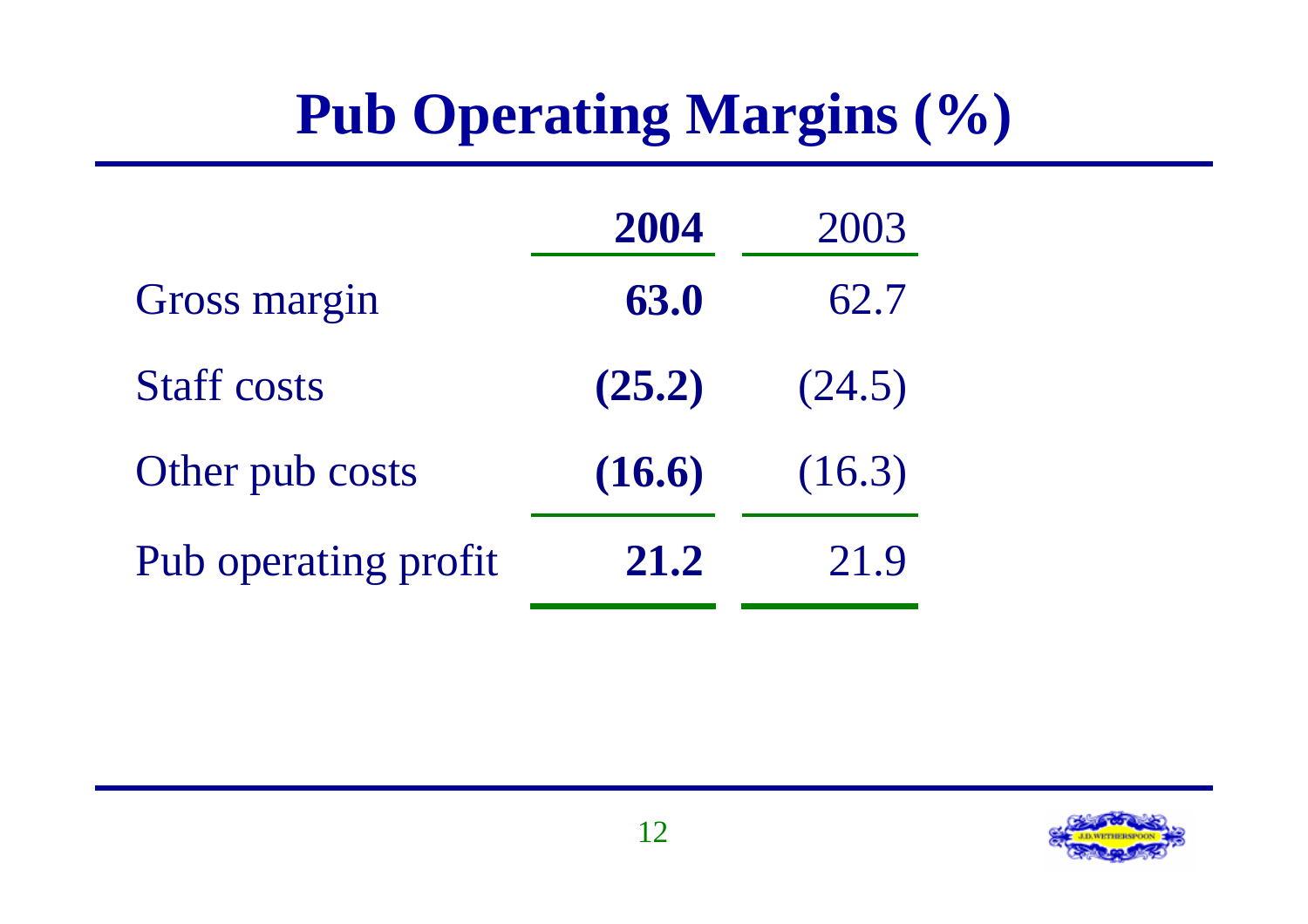## **Operating Margins - Summary**

|                             | 2004      |                         | 2003     |                        |
|-----------------------------|-----------|-------------------------|----------|------------------------|
|                             | £000      | $\%$ of<br><b>Sales</b> | £000     | $%$ of<br><b>Sales</b> |
| Turnover                    | 787,126   | Ē,                      | 730,913  |                        |
| <b>Pub Operating Profit</b> | 167,090   | 21.2                    | 160,030  | 21.9                   |
| Sale & leaseback rentals    | (8,348)   | (1.0)                   | (7,801)  | (1.0)                  |
| <b>Head Office Costs</b>    | (37, 166) | (4.7)                   | (34,037) | (4.7)                  |
| Depreciation                | (43,948)  | (5.6)                   | (43,209) | (5.9)                  |
| <b>Operating Profit</b>     | 77,628    | 9.9                     | 74,983   | 10.3                   |

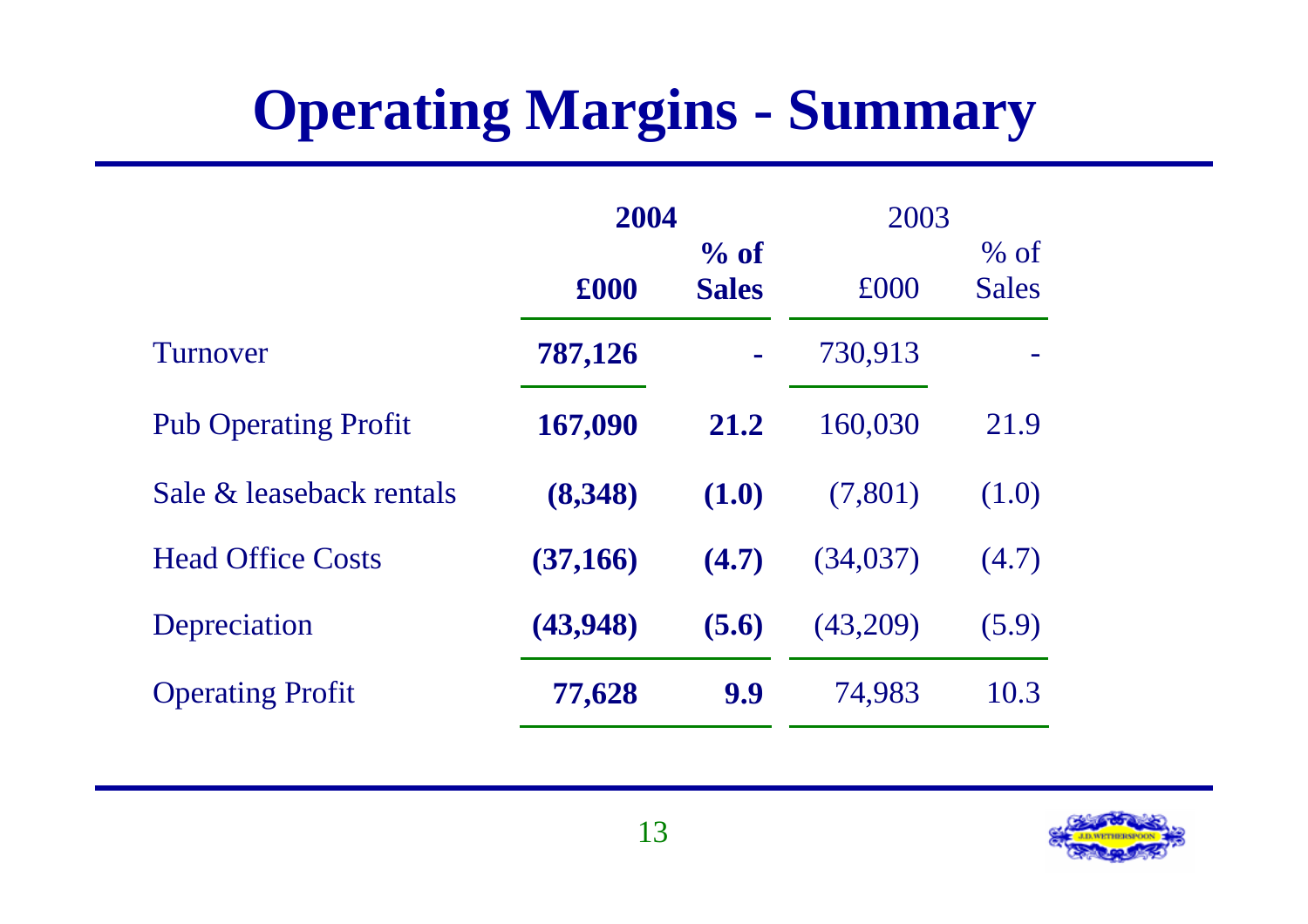#### **Cash Flow**

|                                        | 2004      | 2003                  |
|----------------------------------------|-----------|-----------------------|
|                                        | £000      | £000                  |
| <b>Cash from operations</b>            | 128,874   | 130,565               |
| Interest and tax                       | (33,251)  | (31, 419)             |
| Investments in existing pubs           | (20, 590) | (15,896)              |
| Free cash flow                         | 75,033    | 83,250                |
| <b>Dividends</b>                       | (7,322)   | (5, 438)              |
| Investment in own shares (SIP)         | (1,556)   | (153)                 |
| <b>Re-financing costs</b>              | (1,325)   |                       |
| Disposal proceeds                      | 7,891     | 10,732                |
| Total investments in new pubs          |           | $(54,056)$ $(77,275)$ |
| Cash flow before share capital changes | 18,665    | 11,116                |
| <b>Share buybacks</b>                  | (48,583)  | (17,369)              |
| Issue of new shares                    | 1,219     | 233                   |
| Movement in net debt                   | (28, 699) | (6,020)               |
| Free cash flow per share               | 37.5p     | 38.8p                 |

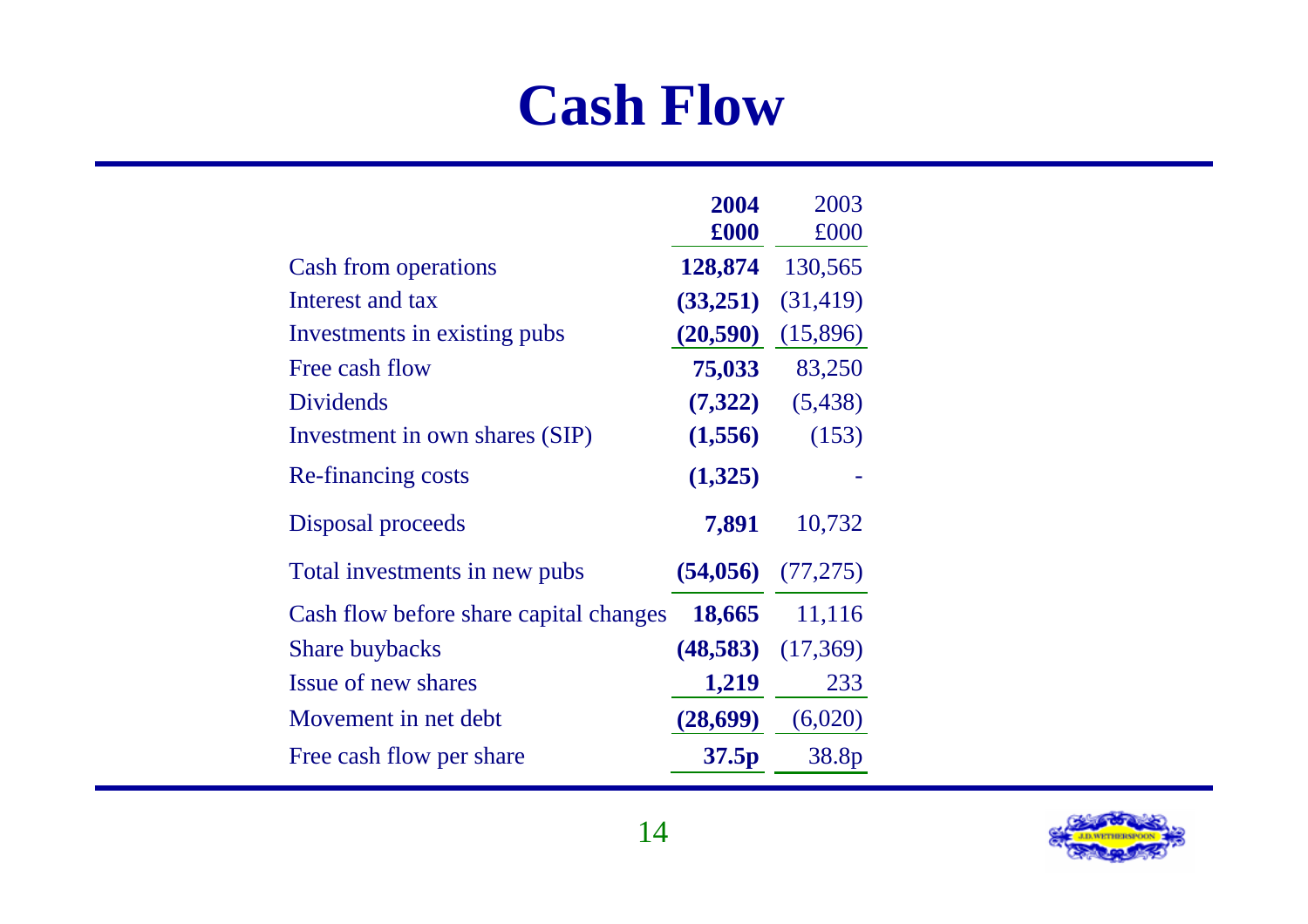# **Pub Investment Levels**

|                                 | 2004 | 2003 | 2002 2001 |     | <b>2000</b> | 1999 |
|---------------------------------|------|------|-----------|-----|-------------|------|
| <b>Capital</b><br>re-investment | 2.6  | 2.2  | 3.1       | 3.3 | 3.9         | 3.3  |
| <b>Repairs</b>                  | 3.1  | 2.7  | 2.5       | 1.8 | 1.3         | 1.4  |
| Total $(\%$ of sales) $5.7$     |      | 4.9  | 5.6       | 5.1 | 5.2         | 4.7  |
| <b>Total (£k per pub)</b> 71    |      | 58   | 62        | 53  | 52          | 42   |

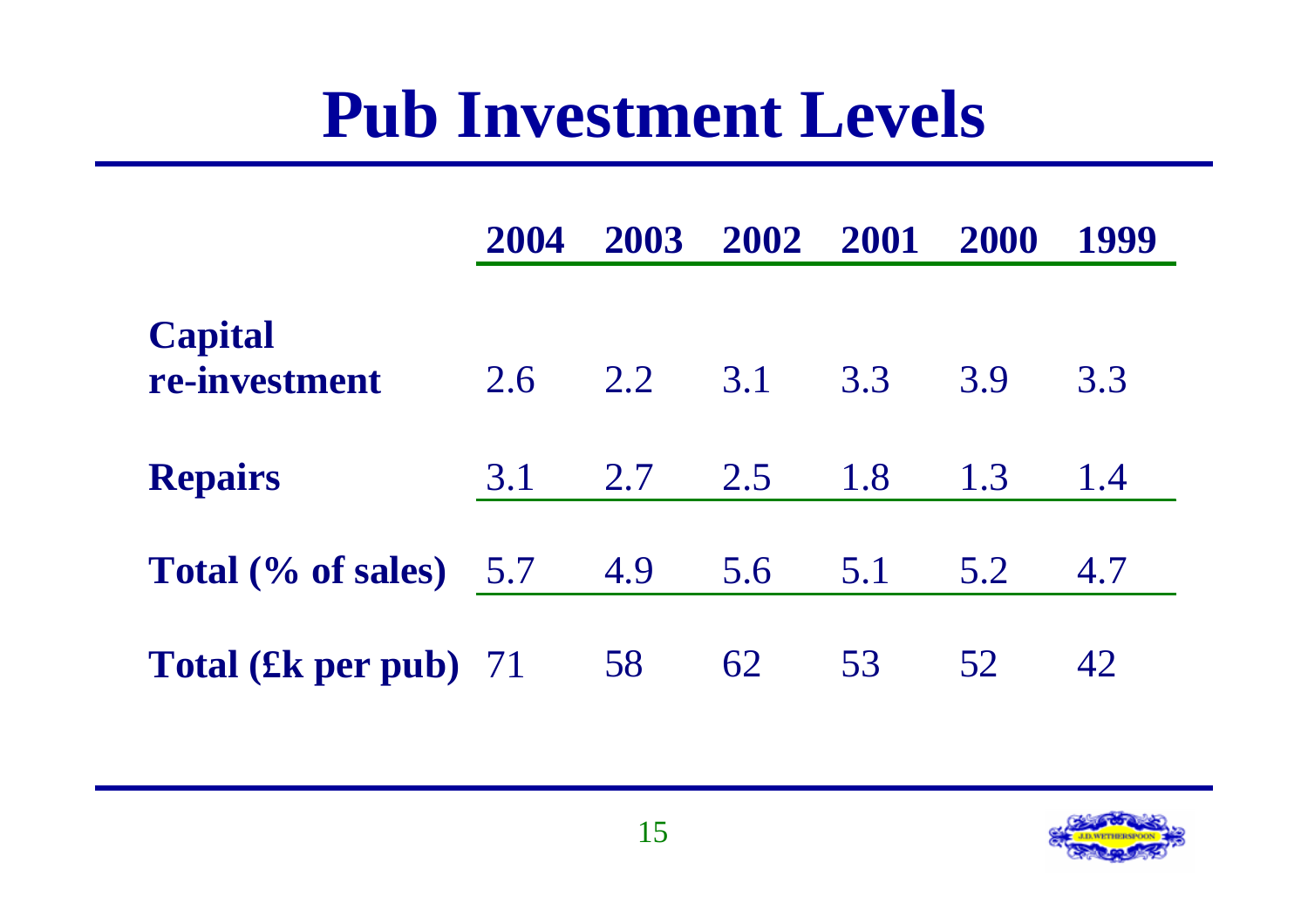#### **Financial - Funding**

|                                        | 2004 | 2003 |
|----------------------------------------|------|------|
| Net debt / EBITDA                      | 2.8  | 2.6  |
| Gearing $(\% )$ – post FRS19           | 117  | 97   |
| $-$ pre FRS19                          | 95   | 81   |
| Interest cover (times)                 | 3.3  | 4.0  |
| Fixed charge cover (times) - statutory | 1.8  | 1.9  |
| - excluding<br>depreciation            | 2.4  | 2.7  |

Revised £250m banking facility (total facilities £412m)

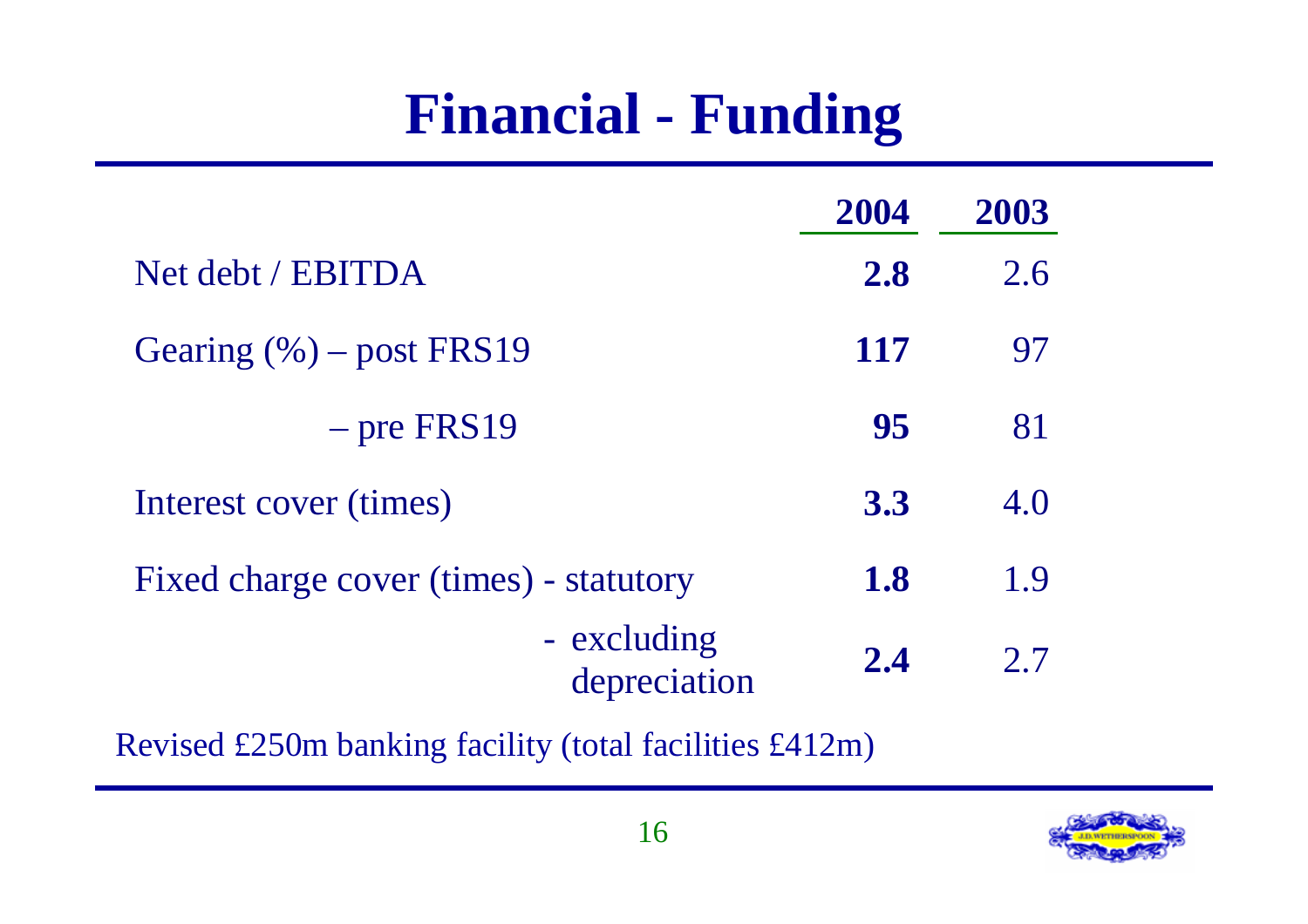#### **Underlying Economic Profits**

|                                         | 2004<br>$\pounds$ '000 | 2003<br>£'000 |
|-----------------------------------------|------------------------|---------------|
| <b>PBT</b>                              | 54,074                 | 56,139        |
| <b>Add:</b> Depreciation                | 43,948                 | 43,209        |
| Less: Capital invested in existing pubs | (20, 590)              | (15,896)      |
| Economic profit                         | 77,432                 | 83,452        |
| Cash tax                                | (13, 165)              | (13,317)      |
| Economic profit after tax on cash basis | 64,267                 | 70,135        |

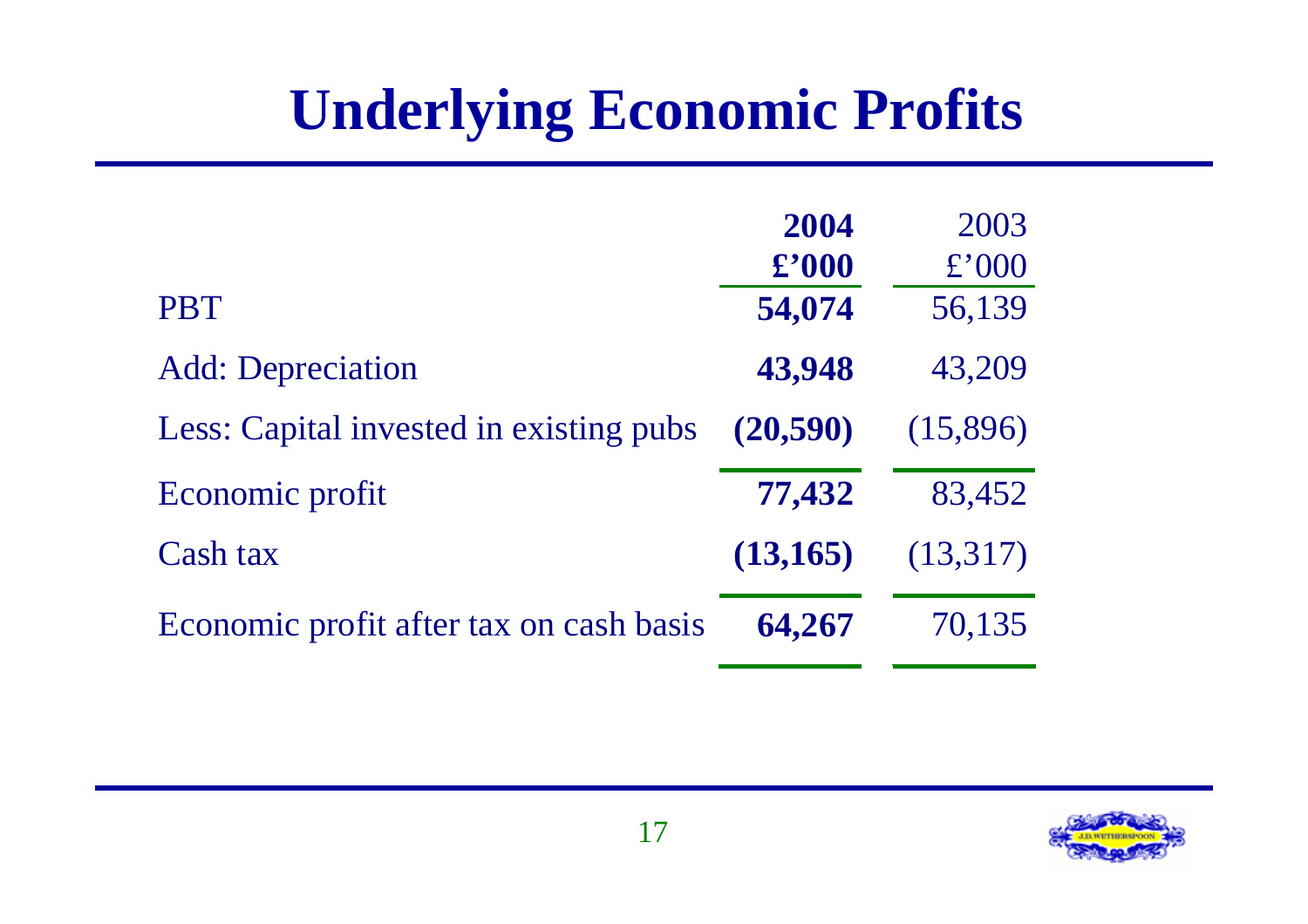#### **ROC/CROCCE/ROE**

|                                | 2004     | 2003  |
|--------------------------------|----------|-------|
| • P&L return on capital        | $9.3\%$  | 8.9%  |
| • Crocce                       | $12.6\%$ | 13.0% |
| $\bullet$ P&L return on equity | $11.4\%$ | 11.5% |
| • Cash return on equity        | $15.7\%$ | 17.1% |

Detailed calculations included in appendix D

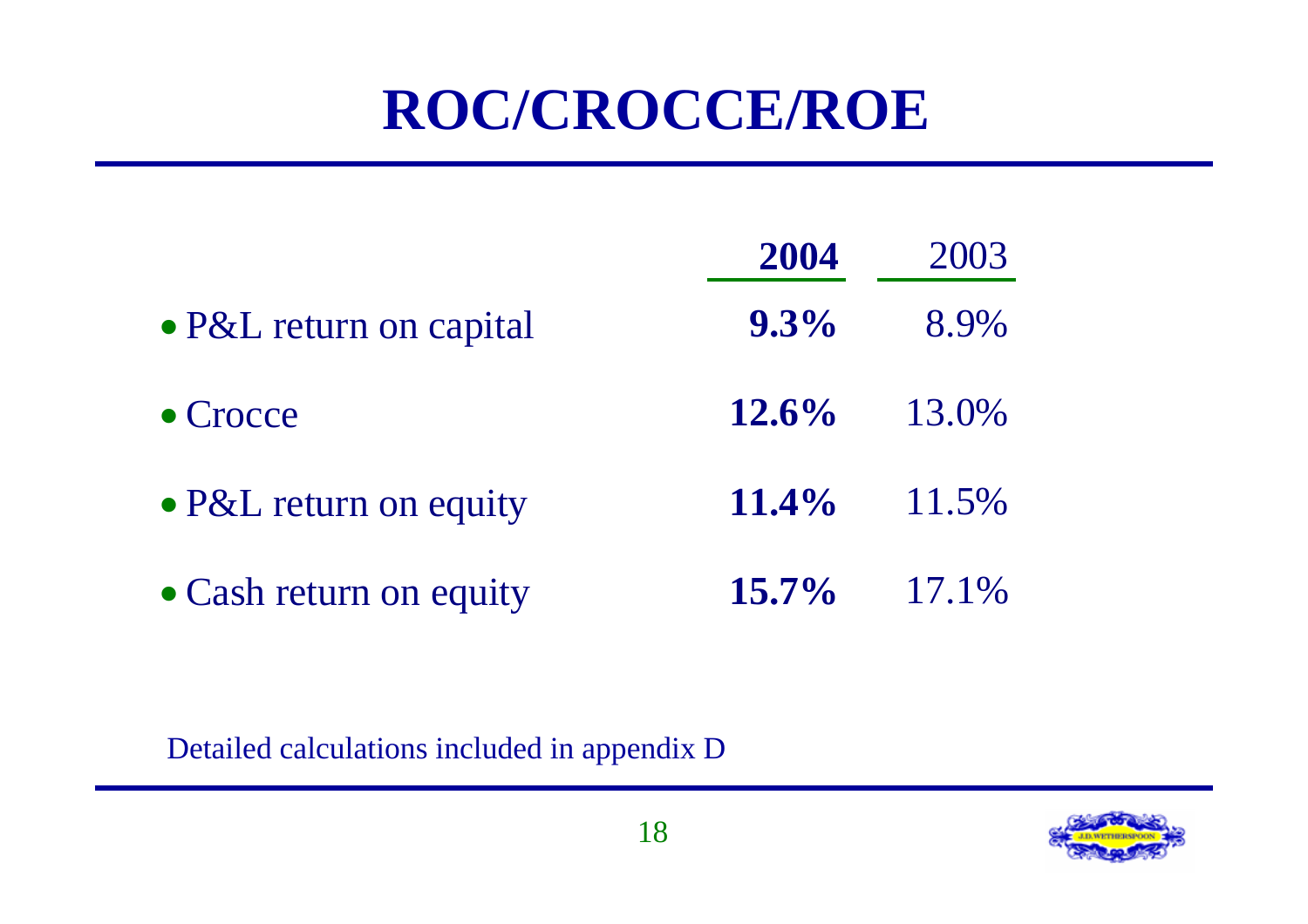## **Financial Issues**

- Exceptional loss
- Share buybacks
- Share option replacement plan
- International accounting standards

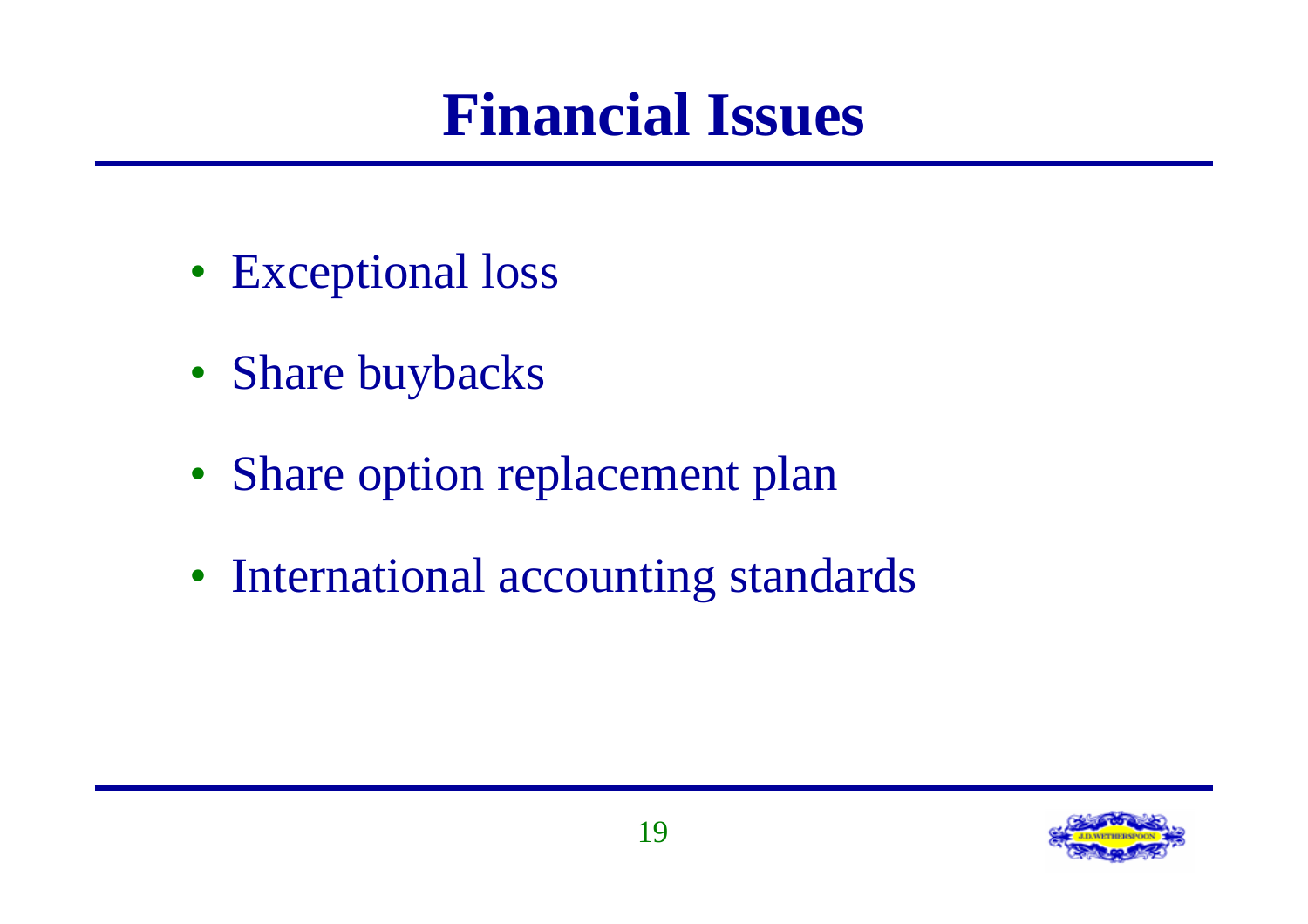# **Accounting Policies**

- Refurbishment versus repairs
- Capitalised HO costs
- Capitalised interest
- Refinancing fees
- Share options
- Free cash flow double accounting earnings

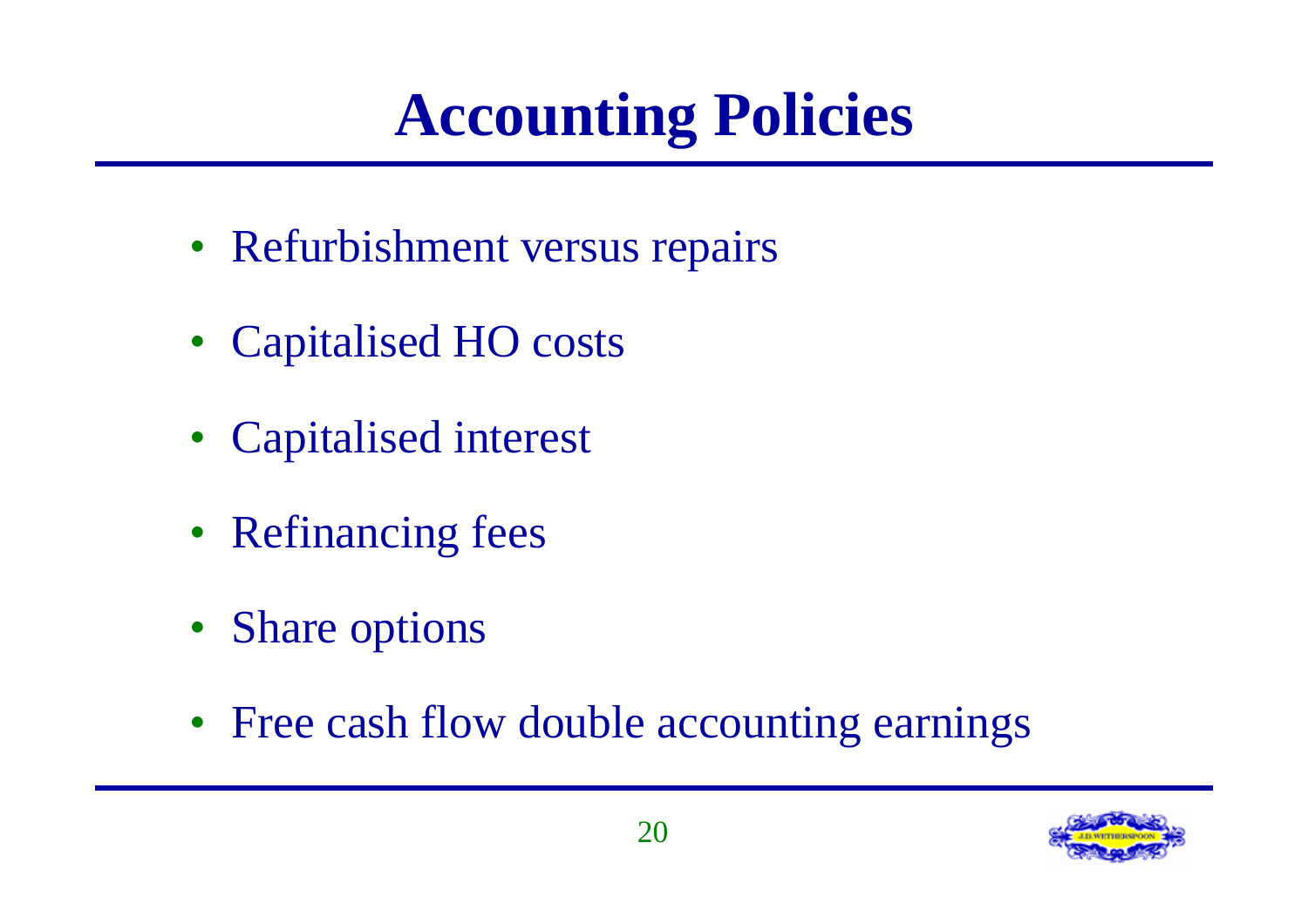# **Current Trading and Outlook**

- August sales: LFL flat, total company  $+3\%$
- Summer sales slowdown
- Ongoing competitive pricing initiatives
- Anticipated cost pressures (labour, utilities, licensing reform)
- Profit impact for year ending 31 July 2005
- Challenging competitive and political climate for pubs

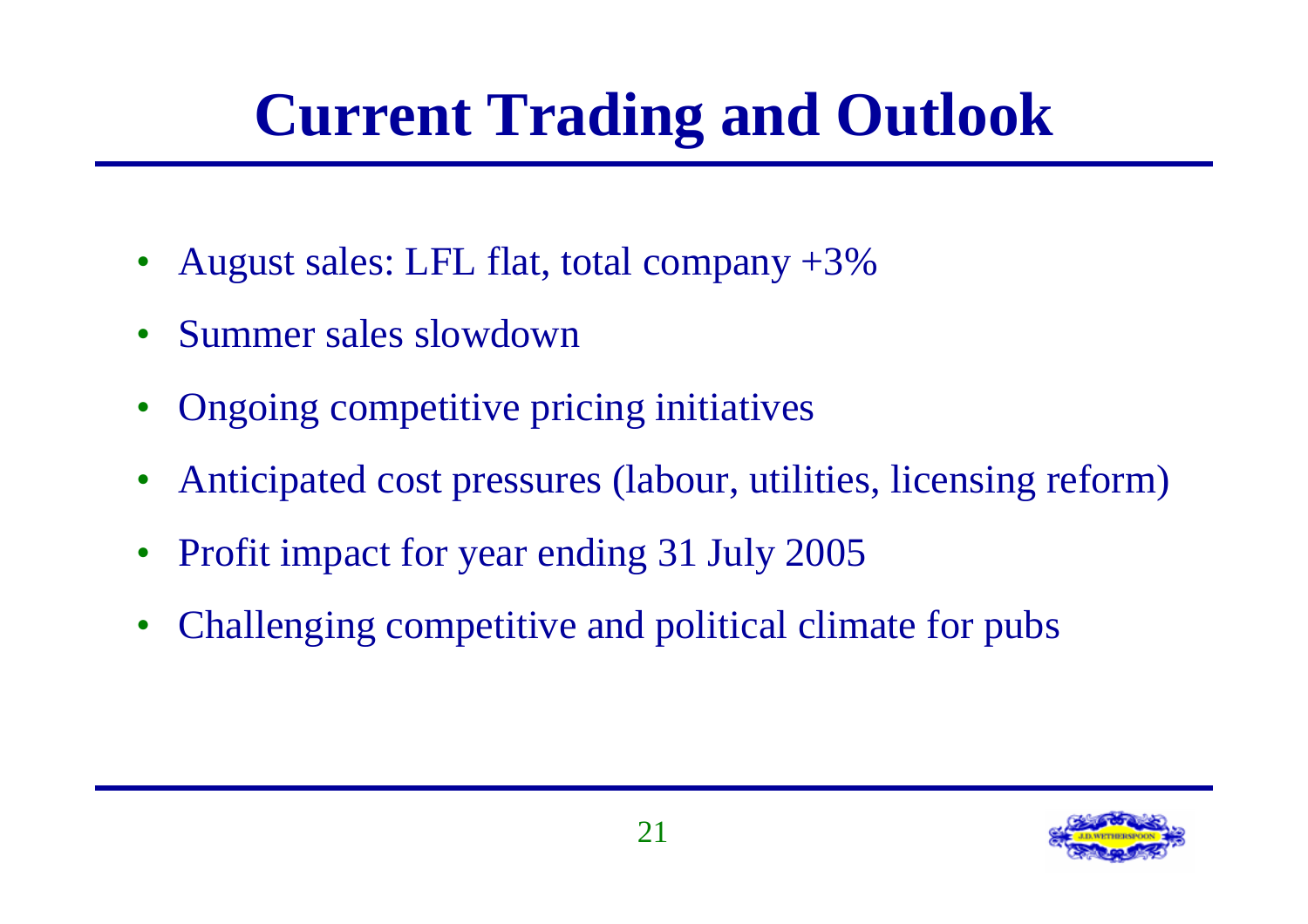# **Summary**

- Continued growth in average pub sales levels
- Ongoing innovation e.g. non-smoking areas
- Unique staff incentive scheme
- Committed management team
- Continued strong cash generation

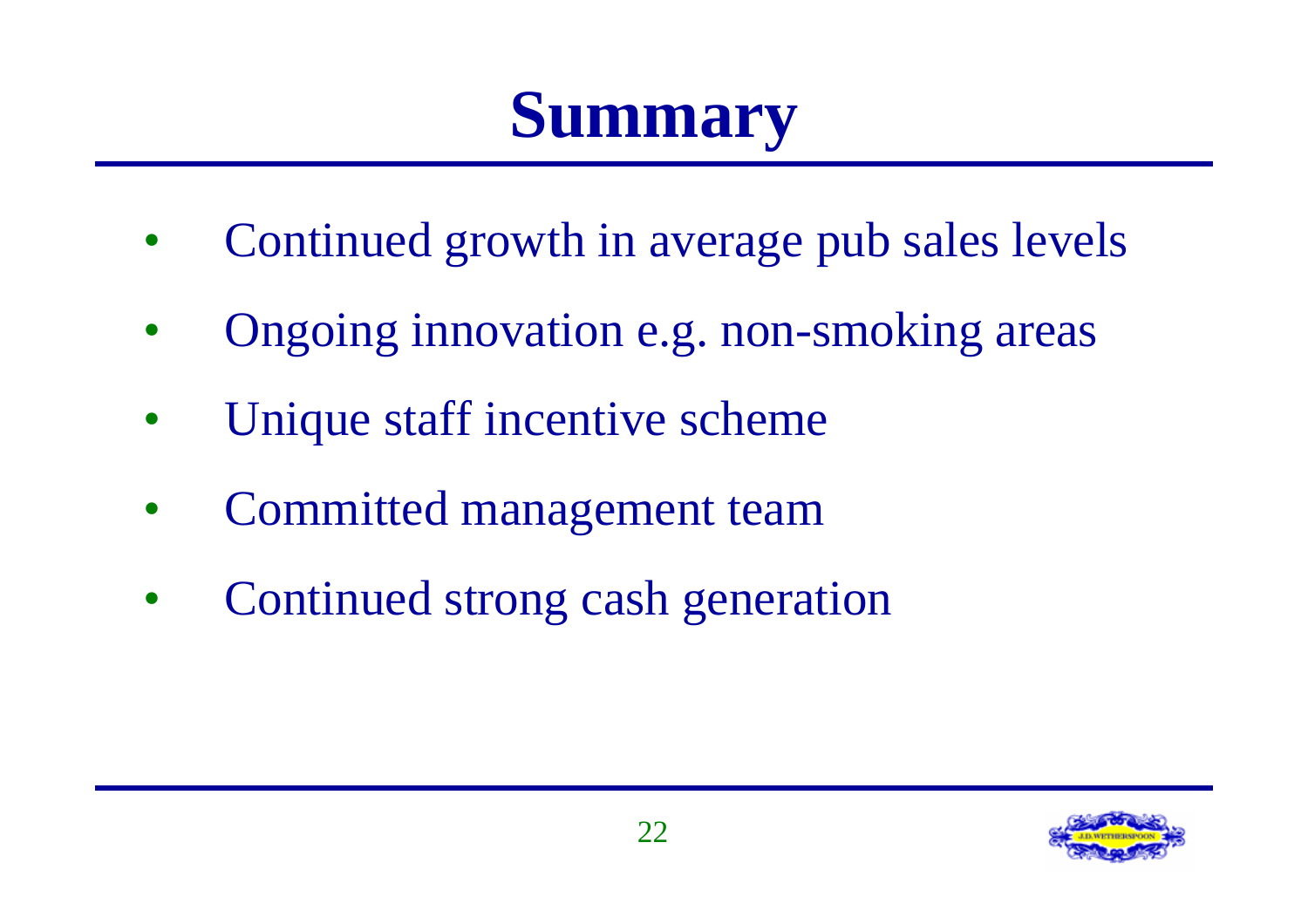# **Appendices**

- A 10 Year Financial Graphs
- B 10 Year Trends
- C Capital Trends
- D ROC/CROCCE/ROE Calculations

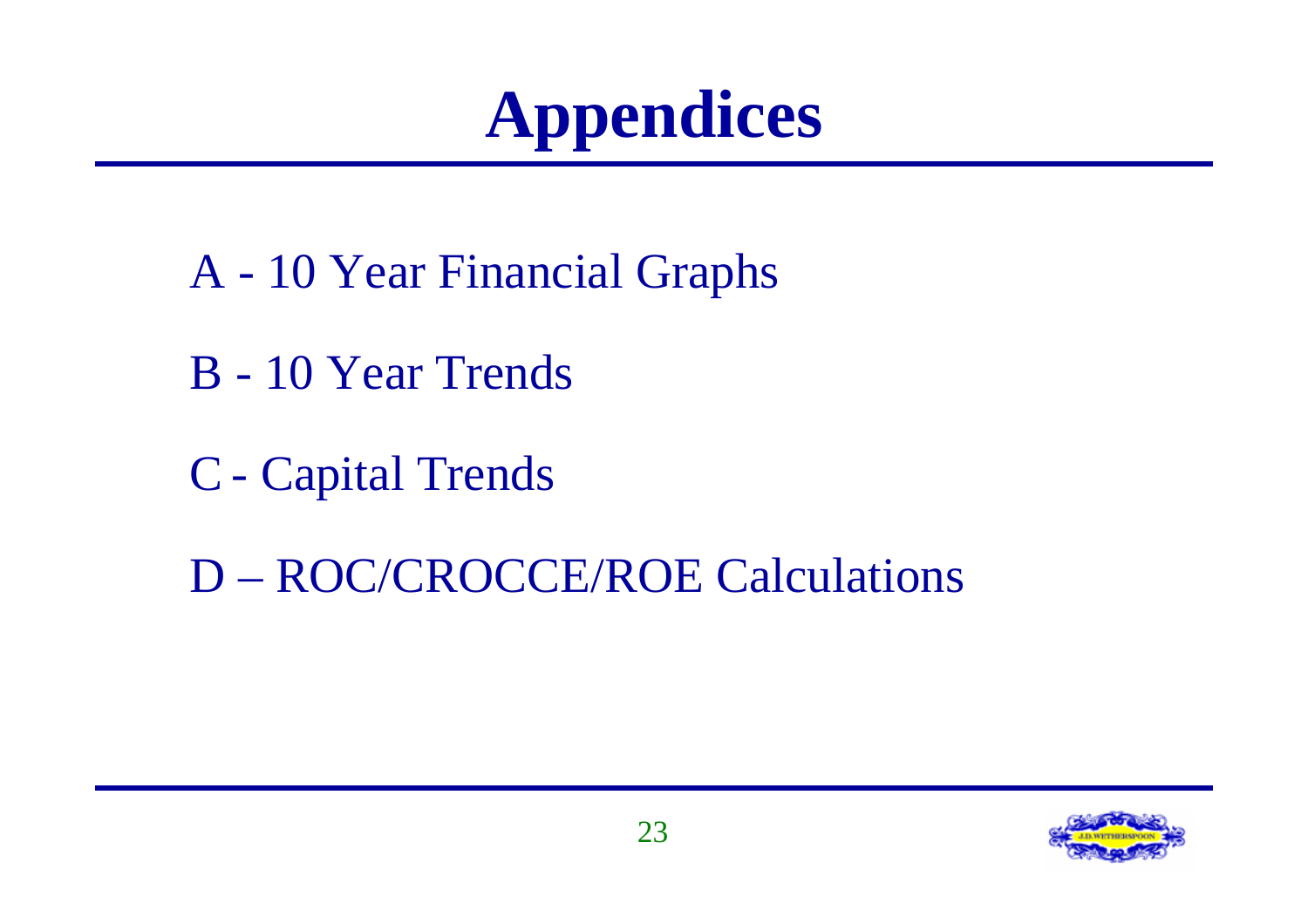## **10 Year Summary Appendix A**



#### **Average Sales Per Pub Week (including VAT)**



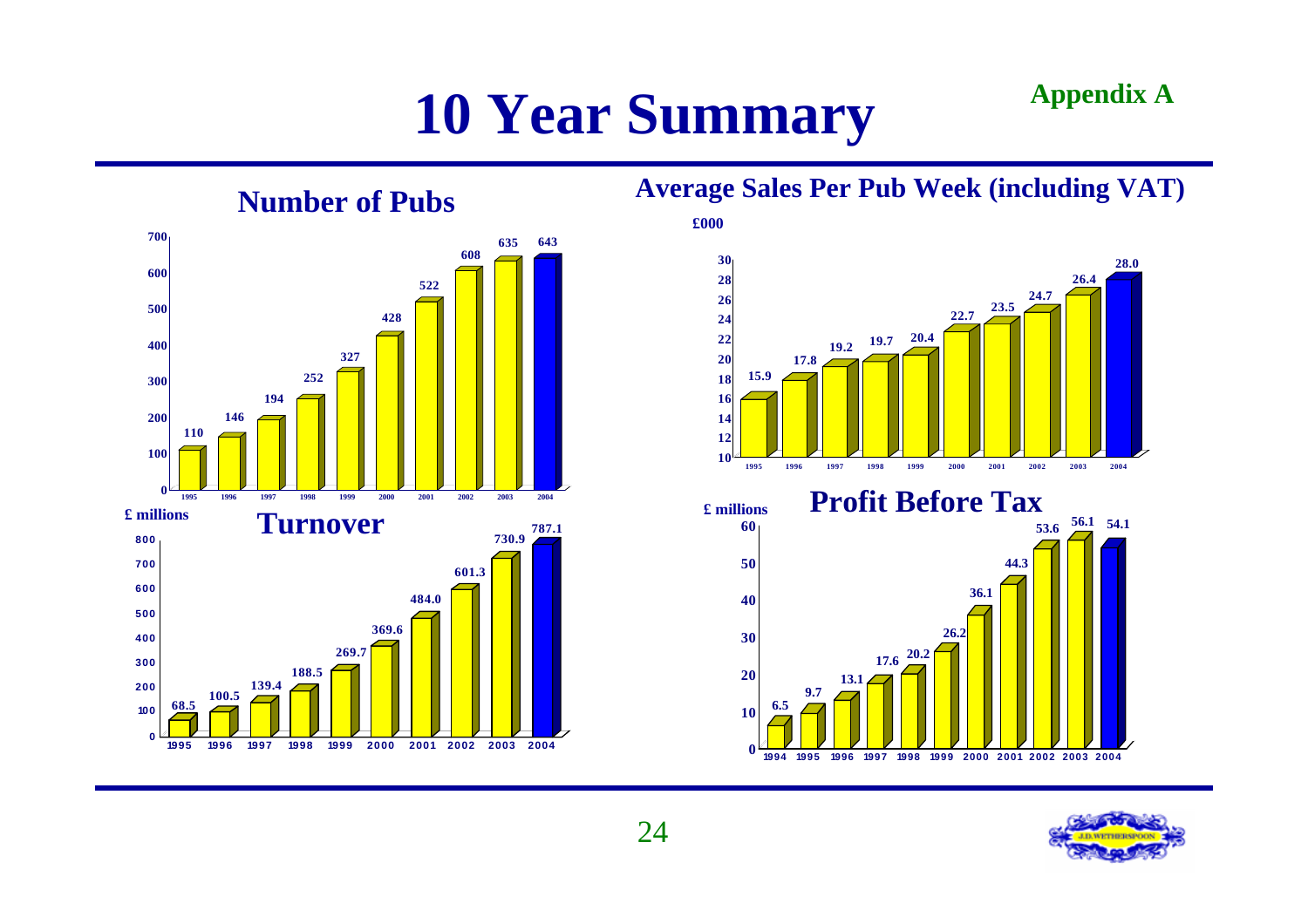#### **JDW - Financial Trends**

|                                         | 1994  | 1995  | 1996  | 1997  | 1998  | 1999  | <b>2000</b> | 2001  | 2002  | 2003  | 2004  |
|-----------------------------------------|-------|-------|-------|-------|-------|-------|-------------|-------|-------|-------|-------|
| Sales per pub $(\text{\pounds}000)$     | 619   | 702   | 786   | 848   | 872   | 904   | 1,004       | 1,040 | 1,093 | 1,169 | 1,239 |
| EBITDA per pub $(\text{\pounds}000)(1)$ | 135.6 | 149.5 | 177.6 | 190.8 | 184.9 | 188.0 | 203.8       | 205.9 | 207.4 | 201.9 | 204.4 |
| Number of pubs                          | 87    | 110   | 146   | 194   | 252   | 327   | 428         | 522   | 608   | 635   | 643   |
| $%$ freeholds $(\%)$                    | 37    | 33    | 35    | 31    | 30    | 21    | 32          | 40    | 42    | 42    | 41    |
| $CROCCE$ $(\%)(2)$                      | 14.8  | 15.0  | 17.1  | 14.1  | 15.0  | 15.7  | 15.6        | 15.3  | 13.9  | 13.0  | 12.4  |
| Cash return on equity $(\%)$ (2)        | 15.8  | 17.5  | 21.7  | 18.3  | 20.8  | 20.9  | 20.3        | 20.1  | 18.8  | 17.1  | 15.7  |
| Free cash flow per share (pence)        | 4.1   | 7.4   | 11.3  | 14.4  | 13.3  | 20.3  | 24.2        | 29.1  | 33.5  | 38.8  | 37.5  |

(1) Excluding sale & leaseback

(2) See appendix D for calculation



**Appendix B**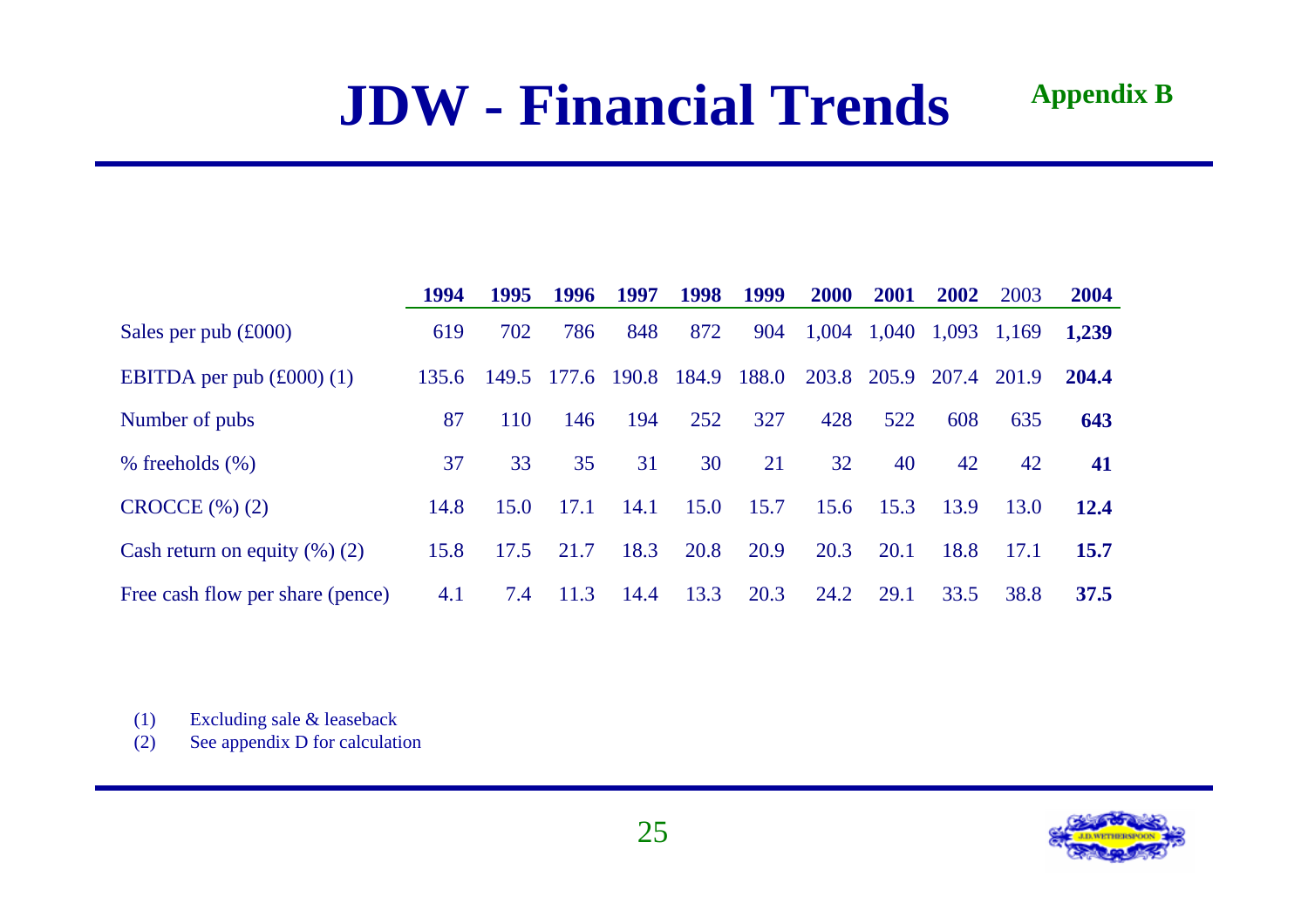#### **Capital Trends**

| <b>Appendix C</b> |  |
|-------------------|--|
|-------------------|--|

|                                    | 1998   | 1999   | 2000           | 2001   | 2002   | 2003                     | 2004   |
|------------------------------------|--------|--------|----------------|--------|--------|--------------------------|--------|
| Size $(sq.fit.)$ – openings        | 3,401  | 3,037  | 3,217          | 3,713  | 3,808  | 3,721                    | 4,317  |
| Number of openings                 | 68     | 84     | 101            | 94     | 87     | 45                       | 28     |
| % which are freehold               | 49     | 58     | 67             | 75     | 53     | 56                       | 43     |
| Freehold average cost $(fk)$       | 463    | 427    | 465            | 506    | 597    | 511                      | 640    |
| Average development cost $(fk)$    | 965    | 941    | 1,049          | 1,178  | 1,262  | 1,317                    | 1,431  |
| Average cost per sq. ft.           | 284    | 310    | 326            | 334    | 331    | 354                      | 331    |
| Increase in average cost $(\%)$    | 12     | 9      | $\overline{4}$ | 3      | $-1$   | $\overline{\mathcal{I}}$ | $-6$   |
| Population within 2 miles          | 72,000 | 70,000 | 77,000         | 70,000 | 70,000 | 73,000                   | 51,000 |
| Pub openings with beer gardens (%) | 42     | 50     | 73             | 62     | 46     | 51                       | 54     |

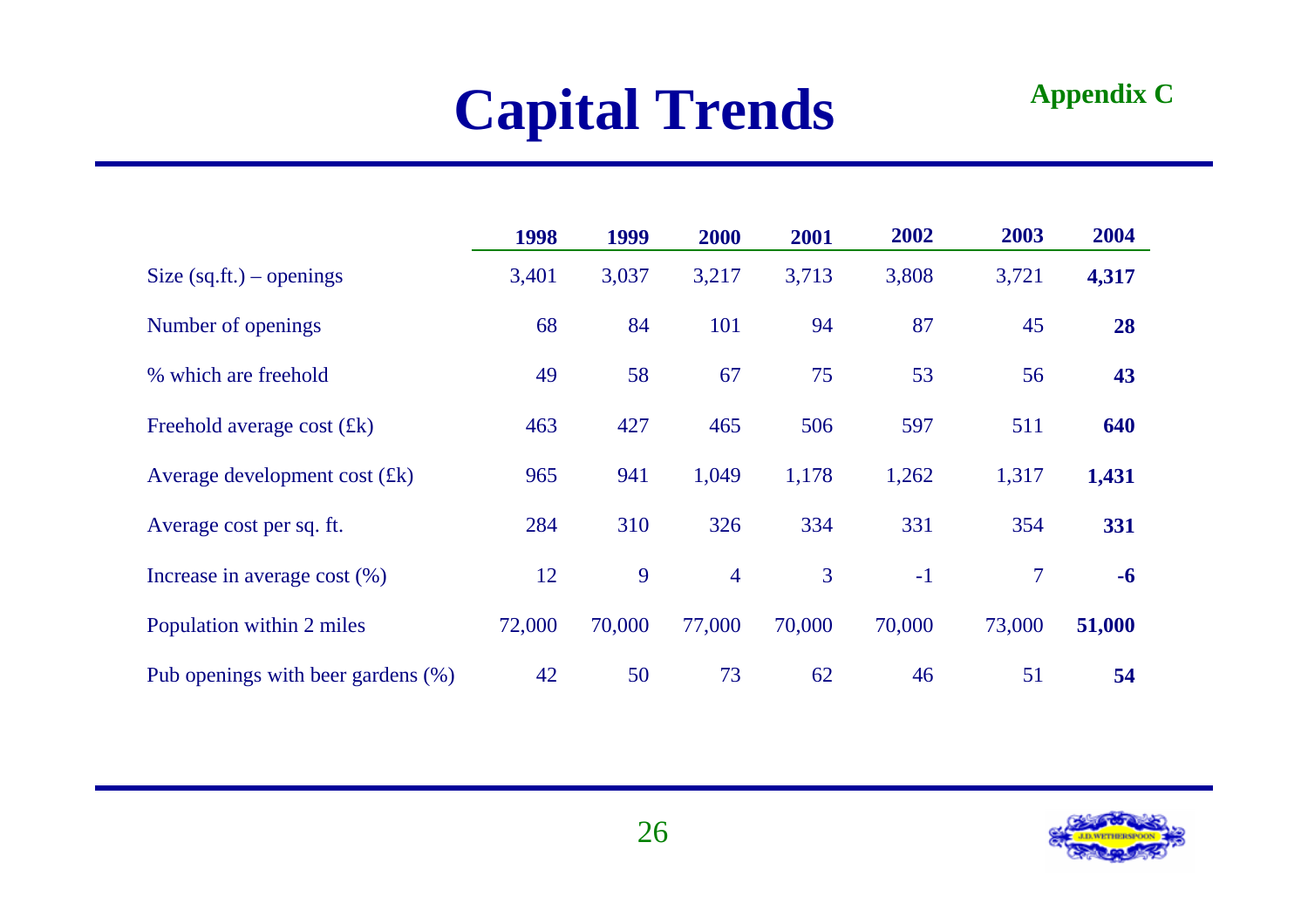#### **ROC/CROCCE/ROE Appendix D1**

|                                                           |     | 2004               | 2003    |
|-----------------------------------------------------------|-----|--------------------|---------|
|                                                           |     | $\pmb{\pounds}000$ | £000    |
| Profit after tax                                          | (e) | 35,347             | 36,395  |
| Add: interest                                             | (f) | 23,554             | 18,844  |
| Profit pre-interest                                       | (g) | 58,901             | 55,239  |
| Add: deferred tax                                         |     | 5,562              | 6,427   |
| Depreciation                                              |     | 43,948             | 43,209  |
| Cash return                                               | (h) | 108,411            | 104,875 |
|                                                           |     |                    |         |
|                                                           |     |                    |         |
| • P&L return on capital $[(g)/\text{average}(c)]$         |     | 9.3%               | 8.9%    |
| • CROCCE [(h)/average (d)]                                |     | 12.6%              | 13.0%   |
| • P&L return on equity $[(e)/average(a)]$                 |     | 11.4%              | 12.3%   |
| • Cash return on equity $[(h)-(f)/\text{average}(d)-(b)]$ |     | 15.7%              | 17.1%   |
|                                                           |     |                    |         |